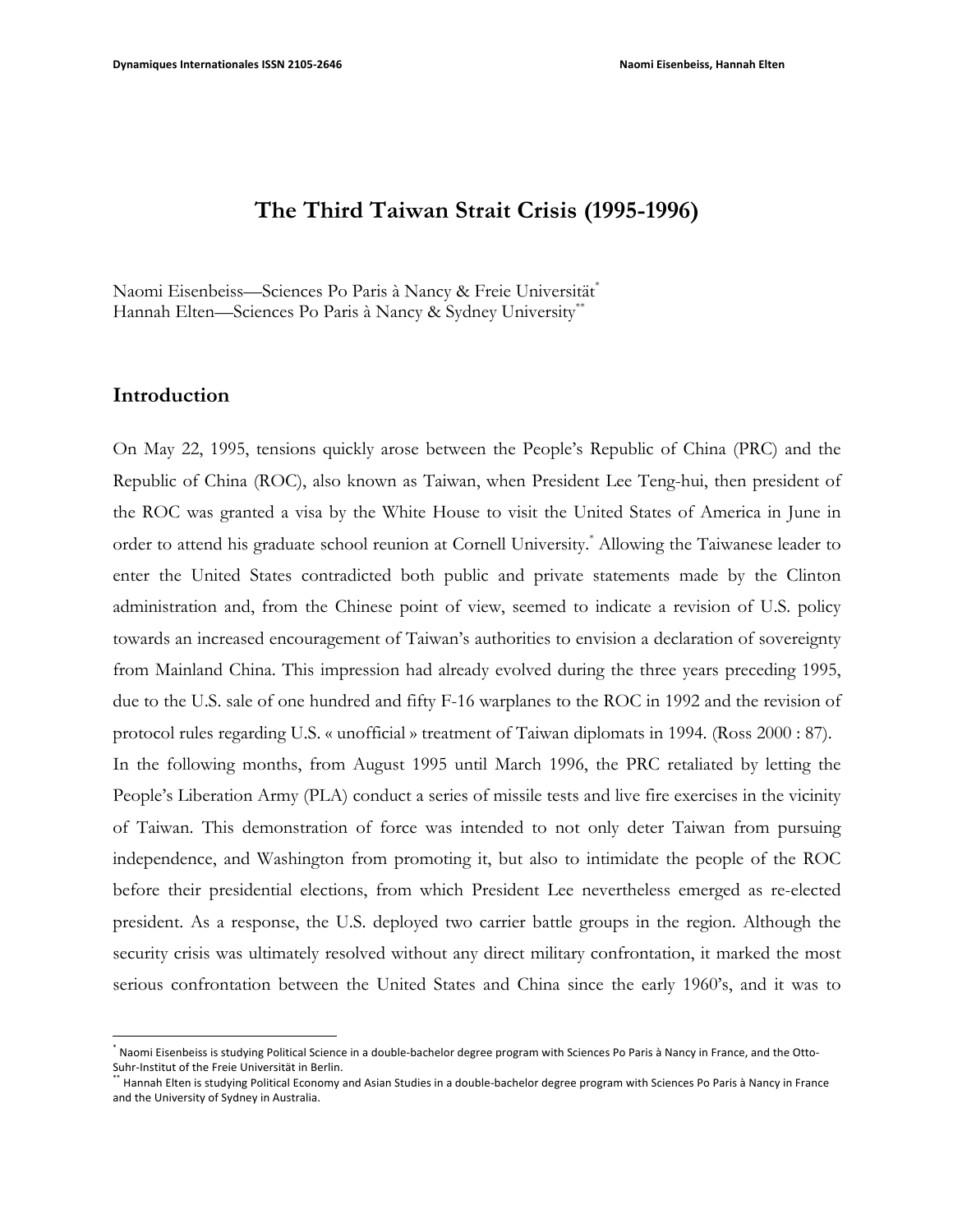become a crucial turning point for Sino-U.S. relations in the development of the post-Cold War order in the Asian region. (Scobell 2000 : 232)

This article will examine why the Third Taiwan Strait Crisis did not end in armed conflict like so many other crises before it and which factors contributed to the peaceful resolution. It will take into account the international politics of recognition between nations and national administrations based on the principles of Thomas Lindemann's *Causes of War : The Struggle for Recognition.* Recognition politics focus on the fact that states do not only aim for security and satisfaction, but also strive to be recognized and respected. This coincides neatly with Richard Ned Lebow and Janice Gross Stein's statement that one-dimensional strategies to appease states and avoid conflict are often unsuccessful because they, « […] disregard a host of other values—emotional, intangible, unquantifiable things—that history reveals to be at least as important for most peoples. » (Lebow & Stein 1987 : 10) These « intangible, unquantifiable things » are at the centre of Lindemann's recognition theory. Lindemann highlights the importance of the self-image and self-esteem of a nation and its leader, for the likelihood of armed conflict depends on more than just whether the gains of war are inferior to those of peace. (Lindemann 2010 : 133) According to Lindemann, recognition, or the lack thereof, can come through different channels. Lindemann claims that leaders with hubris are more sensitive to recognition or non-recognition from other countries and will be thus inclined to take greater risks in order to reinforce their image as a powerful leader. Secondly, a shared identity between two states creates a balanced relationship, whereas states lacking this mutual respect are more prone to armed conflict. Thirdly, non-recognition can stem from violations against a state actor's honour, dignity, and autonomy. This paper aims to support Lindemann's theory of recognition by applying it to the instance of the Third Taiwan Strait Crisis.

The first part of this paper will illustrate how the Third Taiwan Strait Crisis unfolded, including the relationship between the PRC and ROC before the crisis, the crisis itself, and the pacific outcome. The second part will take a closer look at the initiator of the crisis, the PRC. Specifically, this part will examine what level of democracy existed within the government, which form of leadership was in place, and what perception China had about Taiwan. The final part of this paper will analyse what type of politics were implemented by both Beijing and Taipei. We will apply politics of deterrence, politics of reassurance, politics of incentive and material sanctions, and symbolic politics to this specific crisis in order to gauge what elements were involved.

In order to maintain an easily comprehensible overview of the various factors, scores ranging from 0 to 3 have been given to each aspect of the crisis. Since each section analyses a different aspect of the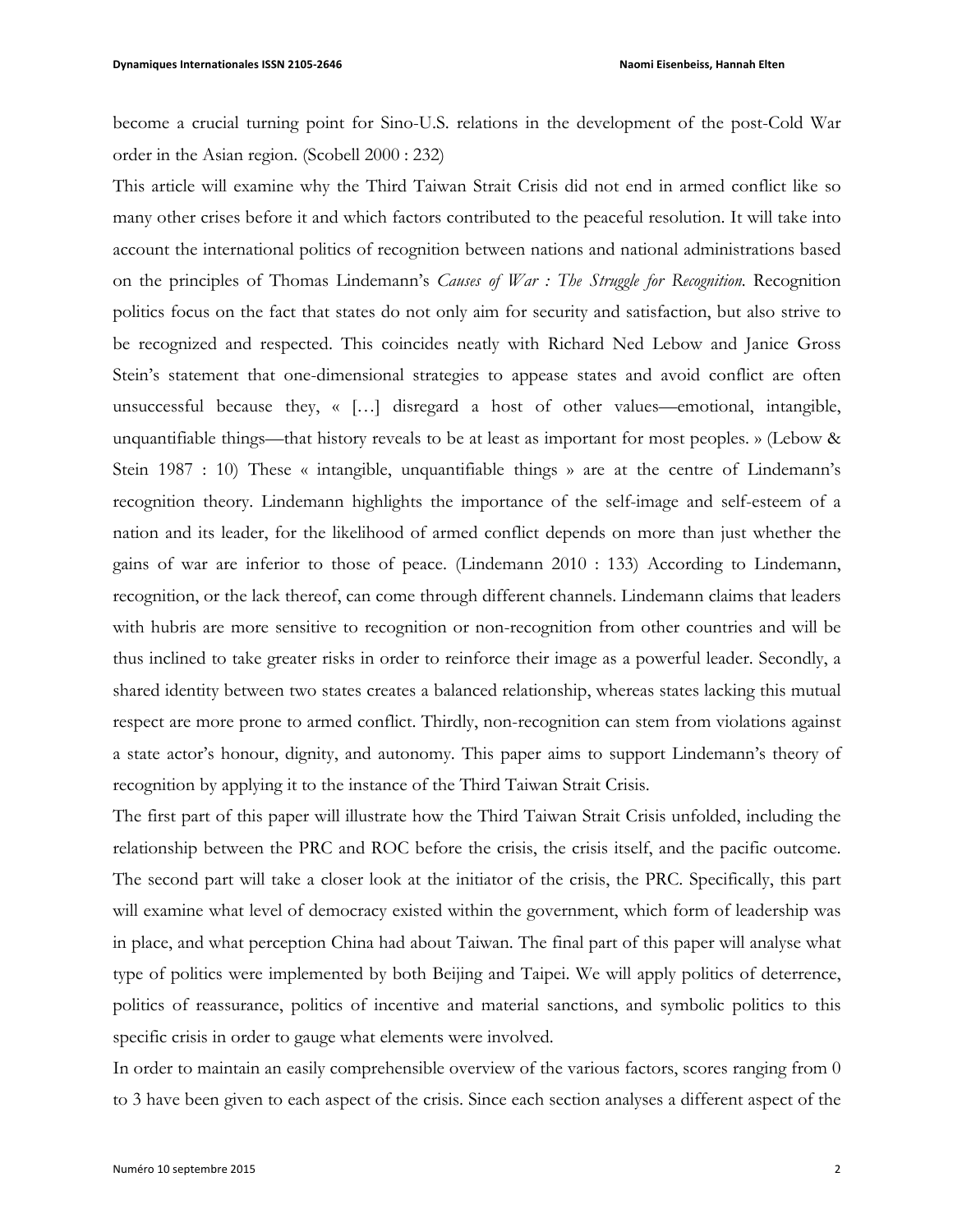crisis and the involved nations, the score of 0 indicates the most neutral or most positive possibility in the section, while a score of 3 indicates the strongest or most negative outcome for that section. For example, when discussing regimes and their level of democracy, an authoritarian regime would receive the score of 3, a somewhat authoritarian regime a 2, a somewhat democratic government a 1, and a democratic government a 0. This scoring system will be tailored to each section and will be reiterated in certain sections for clarification.

## **Evolution of the Crisis**

## *Background History*

In 1949, the ruling Kuomintang party (KMT) of China lost control to Mao Zedong's revolutionary Chinese Communist Party (CCP). As a result, 1.3 million supporters of the KMT fled to the neighbouring island of Taiwan, formerly known as Formosa. (Bush 2012 : 10) This division gave way to great animosity between the neighbouring nations and has since led to numerous instances of crisis. Due to the fear of McCarthyism that spread throughout the United States in the early 1950s, the U.S. government chose to ally itself with the KMT and to protect the small island against its giant Communist neighbour. The U.S. became Taiwan's principal patron and the two countries shared a mutual defence treaty for the next thirty years. (Shlapak, Orletsky & Wilson 2000 : 2) In the three crises to follow the rise of Communism, the United States was instrumental in preventing a major armed conflict between the two nations. (Lee 1991 : 2) In early 1955, in what is now referred to as the First Taiwan Strait Crisis, the PRC seized the Yijiangshan Islands from the ROC's control. The United States led the evacuation and relocation of Taiwanese forces from the Tachen Islands, which were taken only a few days later by the PRC. (Matsumoto 2012 : 90) Having signed the Mutual Defence Treaty earlier in December 1954, the U.S. government showed its support to protect Taiwan.\* The Second Taiwan Strait Crisis took place only a few years later in 1958, when the PRC began shelling the islands of Matsu and Quemoy. Once again, the United States broadened its commitment to Taiwan and encouraged the cease-fire in the Taiwan Strait. (Lee 1991 : 2)

After the decline of Mao's rule in the late 1970s, relations between the U.S. and China began to normalize and with it, the close cooperation between Taiwan and the U.S. gradually came to an end. From this point onward, the U.S. government maintained an equivocal stance toward ROC-PRC relations. Although the U.S. officially recognizes Beijing as China (PRC) and has forsworn

 \* Full text available at (http://avalon.law.yale.edu/20th\_century/chin001.asp).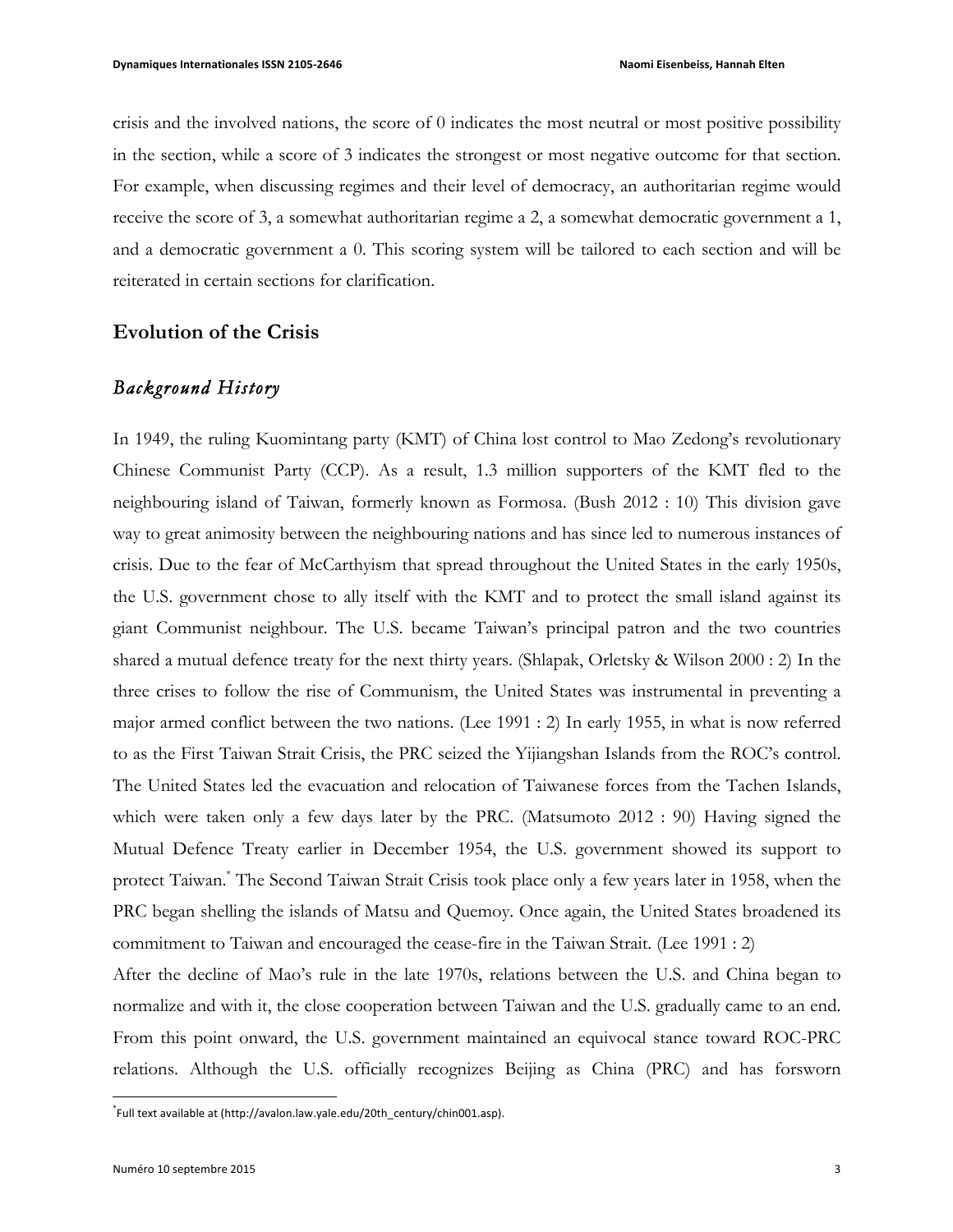diplomatic relations with Taiwan, the U.S. has also signed the Taiwan Relations Act, which urges Washington to « enable Taiwan to maintain a sufficient self-defense capability ».<sup>\*</sup> (U.S. Congress, Taiwan Relations Act, Public Law 96-8, section 3(a), 1979) In addition, every presidential administration has stated that it would object to any endeavour by the PRC to unite the two by force, but would encourage peaceful resolutions agreed upon by both parties. (Hu 2010 : 55)

#### *China's Military Coercion*

For more than fifteen years, this policy was more than sufficient ; the tense relationship between the PRC and the ROC remained in the background of U.S. foreign policy. (Shlapak, Orletsky & Wilson 2000 : 3) Yet, in 1995, this situation erupted into military action in what is currently known as the Third Taiwan Strait Crisis. The conflict was triggered by a number of Taiwanese pro-independence events. The first affront occurred when then-Taiwanese president, Lee Teng-hui, made a public appearance in the U.S. while visiting his alma mater, Cornell University. Shortly before President Lee was granted a visa, then-US Secretary of State, Warren Christopher, promised then-Chinese Foreign Minister, Qian Qichen, that President Lee would be refused a visa for the U.S. because it would be inconsistent with U.S. policy. (Huang 2003 : 32) When only a few days later the United States granted President Lee the necessary visa to visit his alma mater, the Chinese government was left feeling shocked and infuriated. This incident, seemingly unexpected, had deeper roots than the Chinese realized. President Lee had experienced prior difficulties in 1994 when he landed in Honolulu, Hawaii to refuel, but was unable to leave the plane due to the refusal of his entry visa. President Lee ended up sleeping on the plane in what was later considered a public humiliation. This event resulted in a significant backlash in which several prominent pro-Taiwan figures in the U.S. demanded Congress to act in favour of President Lee. (Wertz 2014 : 1) In May 1995, the United States Congress and the Senate passed a resolution that asked the State Department to grant President Lee a visit to the U.S., which it ultimately did on May 22, 1995. Feeling betrayed, the PRC perceived the event as confirmation that Taiwan was obtaining international support to become a separate nation. Around the same time, Taiwan began to intensify its bid for U.N. membership, which enraged China even further. (Cabestan 2010 : 16)

Owing to these events, China chose to retaliate using military pressure. Beginning in July 1995, China initiated missile tests 60 km off the coast of Taiwan's Pengjia Islet and simultaneously

 \* Full text available at (http://ait.org.tw/ait/tra.html).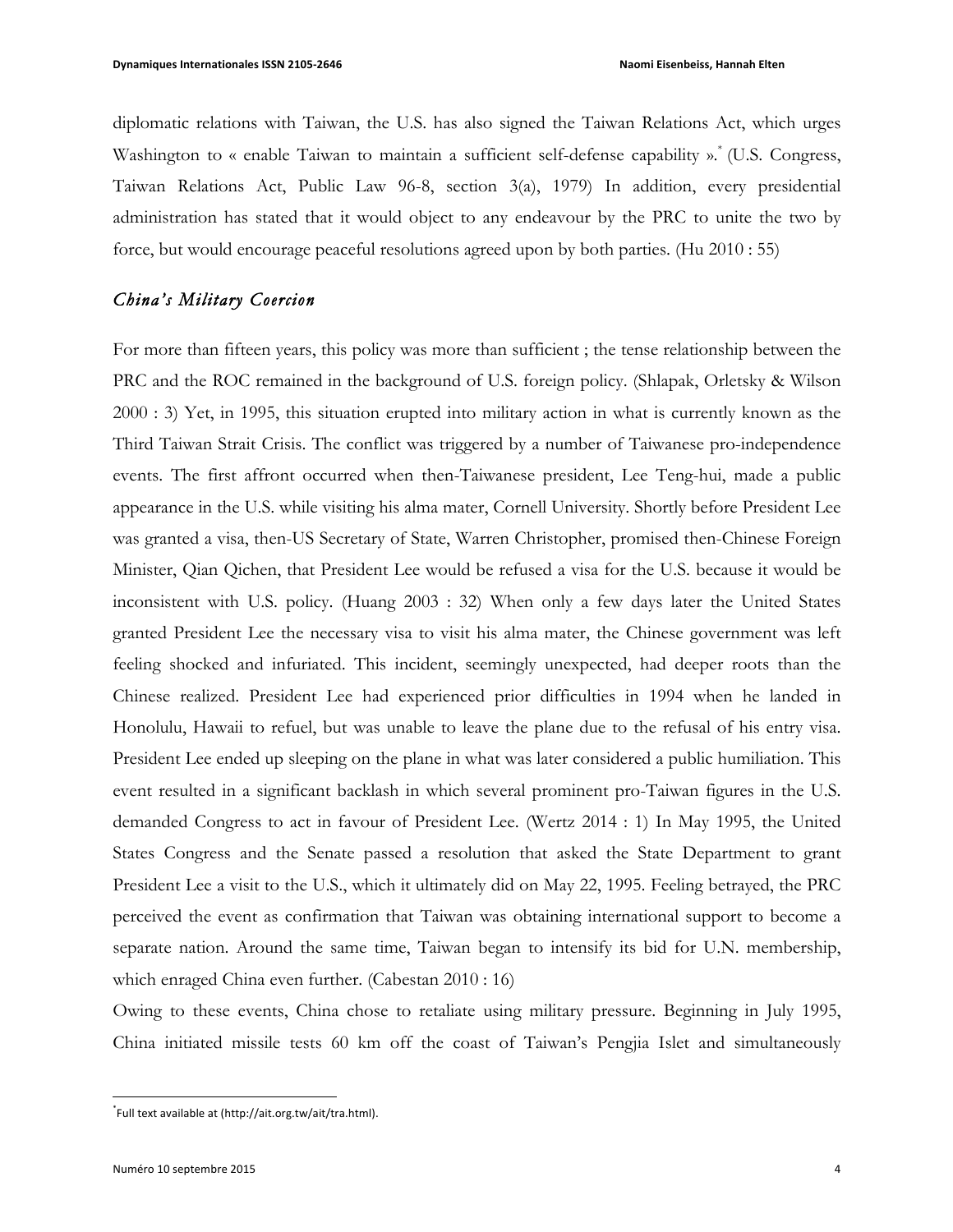mobilized forces in Fujian. Shortly after this incident, the U.S. government sold 150 F-16 fighters to Taiwan in the event that it would need to defend itself. The following year, in the lead-up to the Taiwanese presidential elections, China shot four DF-15 ballistic missiles into the surrounding areas of Taiwan's two largest ports, Keelung and Kaohsiung. (Shlapak, Orletsky & Wilson 2000 : 3) This clear act of aggression was seen as a move to discourage voters from re-electing President Lee. More importantly, these actions demonstrated China's readiness to « safeguard the sovereignty of the motherland » at any price and to discourage the United States from supporting Taiwanese independence. (Huang 2003 : 31)

#### *End and Aftermath of the Third Taiwan Strait Crisis*

In response, the United States displayed their largest presence since the previous two Strait crises by sending the aircraft carrier USS Nimitz into the waters around the strait. (Shlapak, Orletsky & Wilson 2000 : 3) This move marked the first time the US had patrolled those waters since the Vietnam War. Carrier battle groups were sent to the region once again in March 1996, during Lee Teng-hui's election period. As for the UN membership application, the UN soon rejected the application and gave no mediation efforts during the crisis. (Sutter 1995) The conflict soon cooled, but relations between Taiwan and China have remained a complicated affair. Due to the history between the two nations, China has made it clear that it is of utmost importance to maintain a «one-China» policy.

### **Characteristics of the People's Republic of China (PRC)**

## *Political Regime in China*

Since the establishment of the People's Republic of China under Mao Zedong, China has remained a socialist state run by the Communist Party since 1949. Mao would later lead the Chinese population into the Cultural Revolution and the Great Leap Forward. After Mao's death and due to economic reforms implemented by Deng Xiaoping in 1978, China transformed itself into one of the fastest growing economies in the world. Yet, its growing global influence as an economic powerhouse and its authoritarianism have bled into regional conflicts as well as civil rights violations and censorship issues. (Meisner 1999 : 580) The Chinese electoral system is hierarchical ; the population directly elects local People's Congresses, whereas all higher levels are indirectly elected by lower levels of People's Congress. The political system of China is decentralized, giving provincial leaders a certain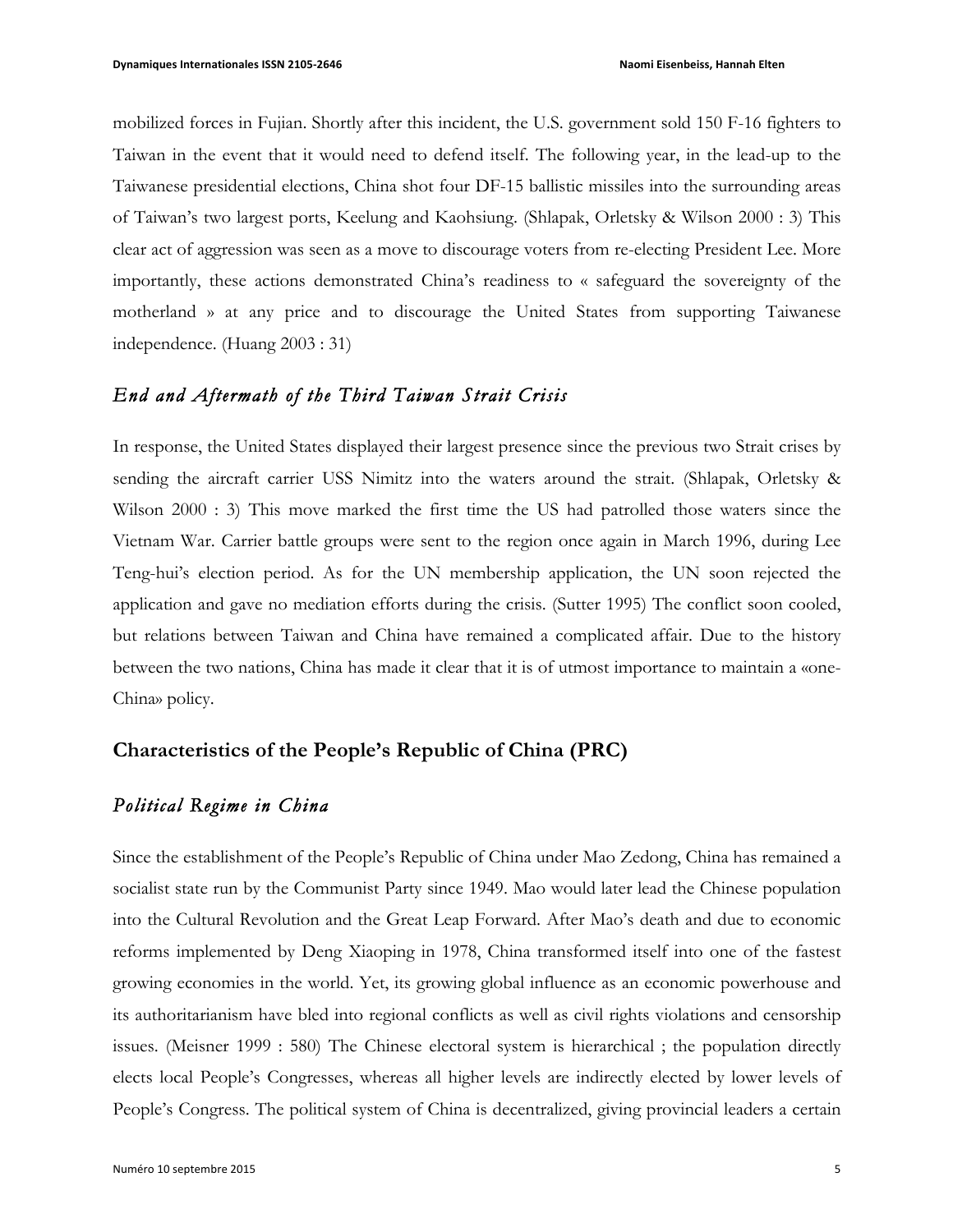amount of autonomy. Most power is gathered in the Paramount Leader who heads the most important political offices. The Paramount Leader during the Third Taiwan Strait Crisis, Jiang Zemin, held the positions of General Secretary of the Communist Party, Chairman of the Central Military Commission, and President of the PRC. The three main organs of power in China are the National People's Congress, the President, and the State Council. (Wong 2005 : 220)

According to the 1998 Freedom House Index\* , China was considered a « not free » nation. With a freedom rating of 6.5, a civil liberties rating of 6, and a political rights rating of 7, China was considered an undemocratic country.† These rankings reveal that China did not allow its citizens any sort of political or civil rights and was considered an oppressive regime. According to Polity IV<sup>‡</sup>, China has maintained a score of -7 since 1977, which indicates an autocratic regime.<sup>§</sup> Although China is often viewed globally as one of the major powers, data clearly shows that it was (and remains) an autocratic regime, which disregards essential rights of its citizens. Following the rankings retrieved from both the Freedom House Index as well as Polity IV, China merits a score of 3, indicating an authoritarian regime.

**Score : 3**

#### *Political Regime in Taiwan*

 

Taiwan had its parliamentary elections scheduled for the year 1996. Lee Teng-hui had gained popular support among the Taiwanese population, and the Chinese government grew increasingly suspicious of his policy towards the reunification with Mainland China. In early 1991, President Lee had made remarks that seemed to mask the hidden desire of an independent Taiwan, which was perceived as a threat against Mainland Chinese authority. This sense of loss of support (not only from Taiwan but also from its allies), progressed towards a feeling of distrust when President Lee, in 1995, referred to the ROC as « Republic of China on Taiwan » in his address at Cornell University and heavily criticized Chinese political behaviour during the Thousand Lake incident.\*\* Furthermore, during an interview with a Japanese journalist in the same year, President Lee seemed to identify

<sup>.&</sup>lt;br>The Freedom House Index consists of an overall rating system of a country being free, partly free, or not free. The Index ranks countries with aggregate scores from 1 to 7, 1 being the highest and 7 being the lowest.

<sup>&</sup>lt;sup>\*</sup>« China 1998 », Freedom House Index, 1998 : (http://freedomhouse.org/report/freedom-world/1998/china).

<sup>\*</sup>According to the Polity IV scheme, scores from -10 to -6 are autocracies, scores from -5 to 0 are closed anocracies, scores from 1 to 5 are open anocracies, scores from 6 to 9 are democracies, and the highest score, 10, indicates a full democracy.

<sup>&</sup>lt;sup>§</sup>« Authority Trends, 1946-2013 », *Polity IV Project*, 2014 : (http://www.systemicpeace.org/polity/chn2.htm).

<sup>\*\*</sup>The Thousand Lake Incident (also known as the Qiandao Lake Incident) was the kidnap and murder of Taiwanese tourists around the Qiandao Lake in Zhejiang, China in 1994. The Chinese government was heavily criticized for insensitive treatment and unprofessional criminal investigation procedures. This created a public backlash in Taiwan and led to many beginning to support Taiwanese independence movements.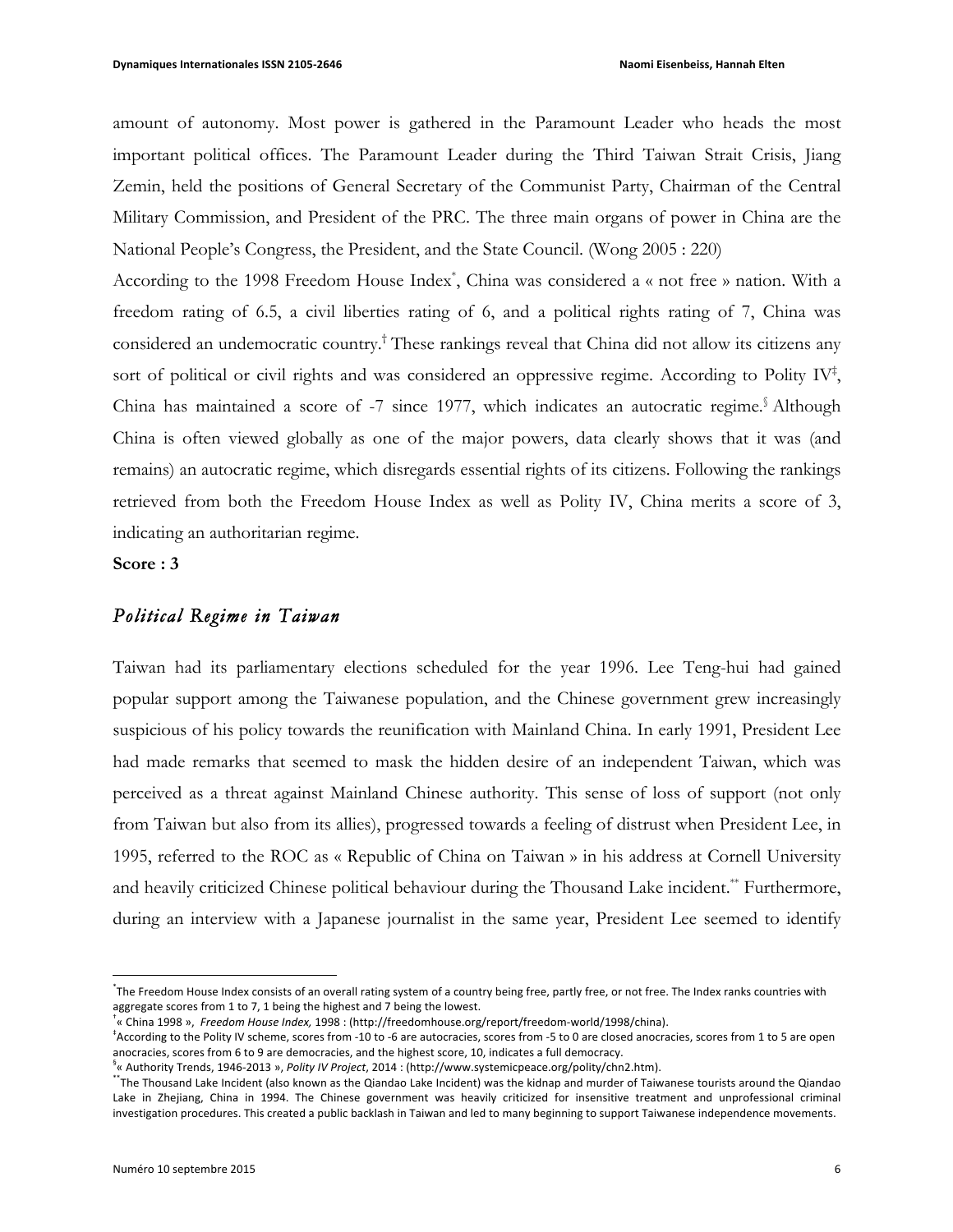himself with Japan more than with the PRC, which further irritated the Communist leaders in Beijing (Ding 2003 : 380).

Taiwan's government ratings at the time reveal a different political atmosphere than that of China's. According to the Freedom House Index, Taiwan's Freedom in the World status in 1999 was that of a free nation. Its Freedom Rating score was a 2, its civil liberties score was a 2, and its political rights score was also a 2.\* According to Polity IV, Taiwan maintained a score of 7 from 1995 until 1996, indicating a democracy. In 2004, Taiwan managed to reach Polity IV's top score of 10, which officially classified it a full democracy.† In contrast to China's score of 3, the political regime in Taiwan is scored with a 0 signifying a democratic regime.

#### **Score : 0**

## *Legitimacy Sources*

According to Lindemann's recognition theories, the leader of a nation and his sense of identification play a large role in the lead-up to armed conflict. If a leader feels threatened or humiliated by his adversary, in other words, if there is no honourable exit strategy, the chances of war become greater. (Lindemann 2010 : 134). If the symbolic costs of war are higher than those of peace, however, peace is more likely to be maintained. (Lindemann 2010 : 134) It is, therefore, important to analyse the leader and the institutions of the initiator country in order to identify the recognition politics surrounding him at the time.

Jiang Zemin, the leader of China during the Third Taiwan Strait Crisis, was declared « core leader » of the third generation of Chinese leadership. (Eds. Mackerras, McMillen & Watson 2001 : 120) Despite the various positions Jiang has held over the years (General Secretary of the CCP, President of the PRC, etc.), being labelled « core leader » meant that Jiang possessed a significant amount of power at the time. When Jiang first became General Secretary he was often seen as merely a transitional leader, as many were unsure whether he would be charismatic enough domestically or internationally. (Shambaugh 1996 : 270) Yet, with time he gained respect from his fellow politicians and would become recognized as a decisive and fair leader. The best example to illustrate his image within China would be the case of Mayor Chen Xitong of Beijing. Despite Chen's senior position, Jiang had him dismissed in 1995 for abuse of power and for leading an exceedingly decadent lifestyle. Internationally, Jiang was recognized as a diplomatic leader by maintaining relations with

 

<sup>\*</sup> « Taiwan 1999 », *Freedom House Index*, 1999 : (http://freedomhouse.org/report/freedom-world/1999/taiwan). 

<sup>&</sup>lt;sup>\*</sup>« Polity IV Regime Trends : Taiwan, 1949-2013 », *Polity IV Regime Trends*, 2014 : (http://www.systemicpeace.org/polity/taw2.htm).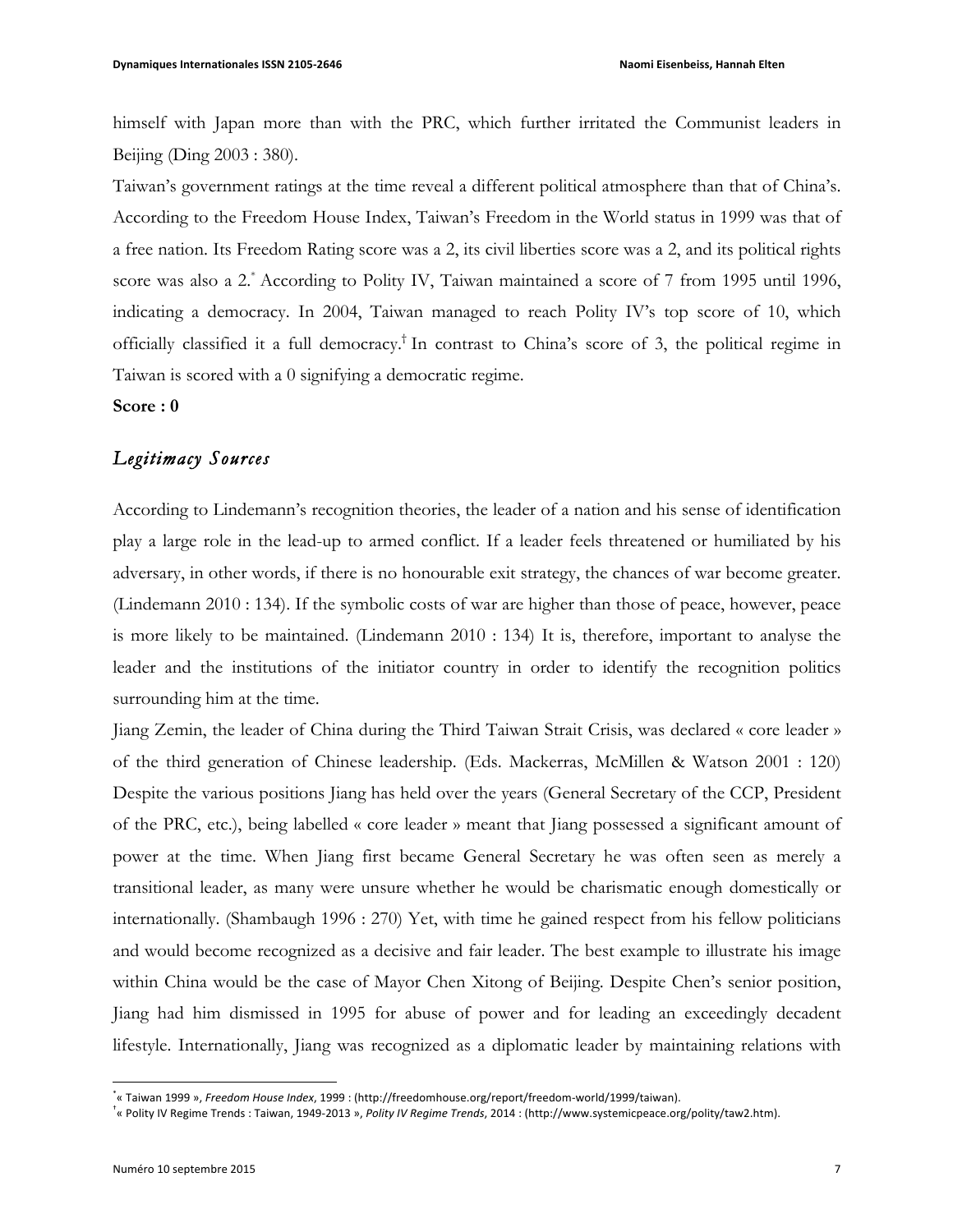other countries. For example, during the 1990s when Sino-American relations were fragile, Jiang held meetings with President Bill Clinton, in an attempt to mitigate issues. Jiang was committed to economic reform, less political than a leader like Mao, and was fully devoted to retaining the CCP. (Eds. Mackerras, McMillen & Watson 2001 : 121) He was a charismatic leader in the sense that he wanted what was best for his country and also wanted it to prosper. Jiang was a strong leader and made sure he had international as well as national recognition, yet, his demeanour and leadership style were not bogged down in ideology.

In mid-June 1995, after President Lee Teng-hui had returned to Taiwan from his visit to the U.S., Beijing's top-policy making body called an emergency session of the Taiwan Affairs Leading Small Group (TALSG)—the six-member organization in charge of policies for Taiwan—in order to determine how Beijing should react to the events. The Chinese government clearly felt that its legitimacy as the « only true Chinese administration » was violated. TALSG consisted of Chairman Jiang, Quian Qichen, China's foreign minister at the time, Wang Daohan, Jiang's most trusted policy adviser, and three military representatives. The presence of these three members of the military corps, who all emphasized the need for harsher action, influenced the change of policy that was then undertaken by Beijing. At the time of the meeting, military action against Taiwan was only justified if Taiwan made a formal declaration of independence and/or as the direct intervention or support by a foreign country. The military representatives of the TALSG knew that neither of these criteria would be met under the Lee administration and thus proposed loosening their stance on these. (Scobell  $1999:9$ .

Moreover, Beijing felt its legitimacy being undermined due to the hostile relationship with the United States. Throughout the 1990s, the U.S criticized various angles of China. Among other incidents, religious groups criticized the absence of religious freedom in the PRC, labour organizations accused the country of involving slave labour in the production of their goods, and the Chinese « one-child-policy » which involved forced abortion was denounced by many human rights groups. Furthermore, China had been repeatedly slighted by the United States on the international stage : the U.S. Olympic committee had opposed Beijing's bid to host the 2000 Olympic Games and also voted against it receiving the world game sponsorship (Ding 2003 : 382). The legitimacy sources in China receive a 2 due to Jiang's strong personality and leadership style.

**Score : 2**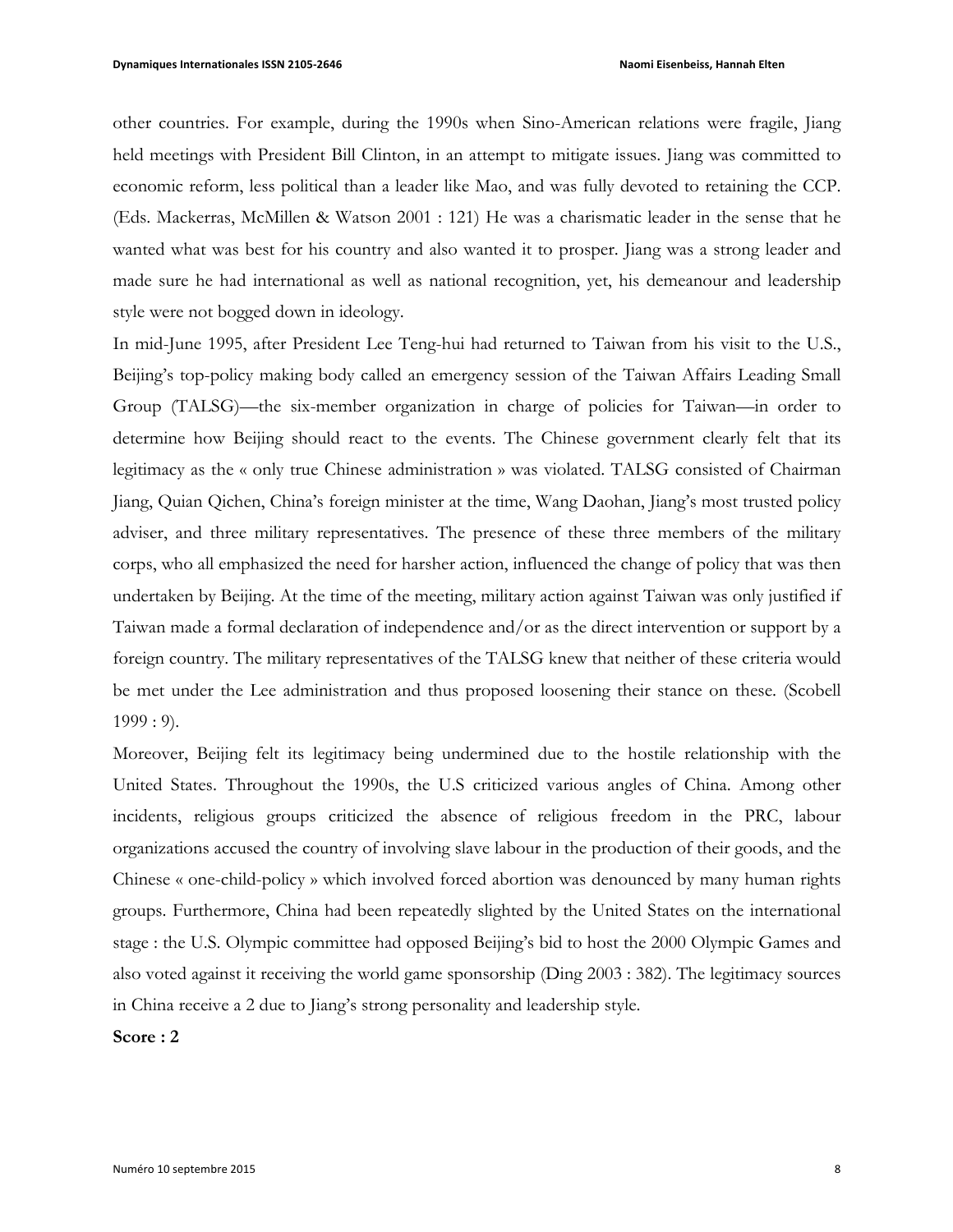# *The Image of the Enemy*

The beginning of the deep rifts between China and Taiwan originate from the birth of Taiwan as a separate nation. Ever since the KMT fled to the neighbouring island, the relationship has been a complex balancing act. With time, the rivalry between the ideologies of Communism and Nationalism has subsided, but conflicts between the PRC and ROC remain a problem for the prospects of peace in the future. Due to its international status and change in national politics, the PRC has proven its relative flexibility, but has also shown it is determined to reunify with Taiwan. (Huang 2003 : 25) Toward the end of the 1990's the achievement of this goal seemed to be closer than ever when Beijing resumed sovereignty over Hong Kong and Macao. The last piece of the puzzle seemed to be Taiwan. This remained an important factor in the eyes of the Chinese administration, and especially among the PLA, as the military believed it had a special responsibility to reunite Mainland China and Taiwan (Scobell 1999 : 13). The Chinese resolve to reunite is met with ambivalence in Taiwan, creating a tense relationship and distrust on both sides. The potential use of weapons or military aggression lingers in the air ; both sides are aware that it could reach that point. In fact, Beijing has shown its readiness to act in the past if Taiwan crosses the line. (Shlapak, Orletsky & Wilson 2000 : 2) On the whole, tensions remain high between the two nations and China has strong associations in relation to Taiwan. Beijing has made its intentions of reunification very clear and, thus, there exist important perceptions of the enemy, leading to a score of 2.

# **Score : 2**

#### **Politics of Deterrence**

Politics of deterrence are defined by Patrick Morgan as « the threat to use force in response as a way of preventing the first use of force by someone else ». (Morgan 2012 : 86) This military strategy can therefore be seen as a way to prevent or end a crisis via a threat of reprisal against the adversary power. In essence, by convincing the initiator that armed conflict or any other undesired action will cost more than any gain that action will bring, the initiator will be persuaded to back down. (Lebow & Stein 1987 : 5) Lebow and Stein describe deterrence as a strategy that, « […] assumes that utility can be equated with narrow calculations of cost and gain, that is, in terms of the political, material, and physical well-being of leaders and their states. » (Lebow & Stein 1987 : 10) Clearly, deterrence strategies function on a very strategic level and remain an important mechanism for countries to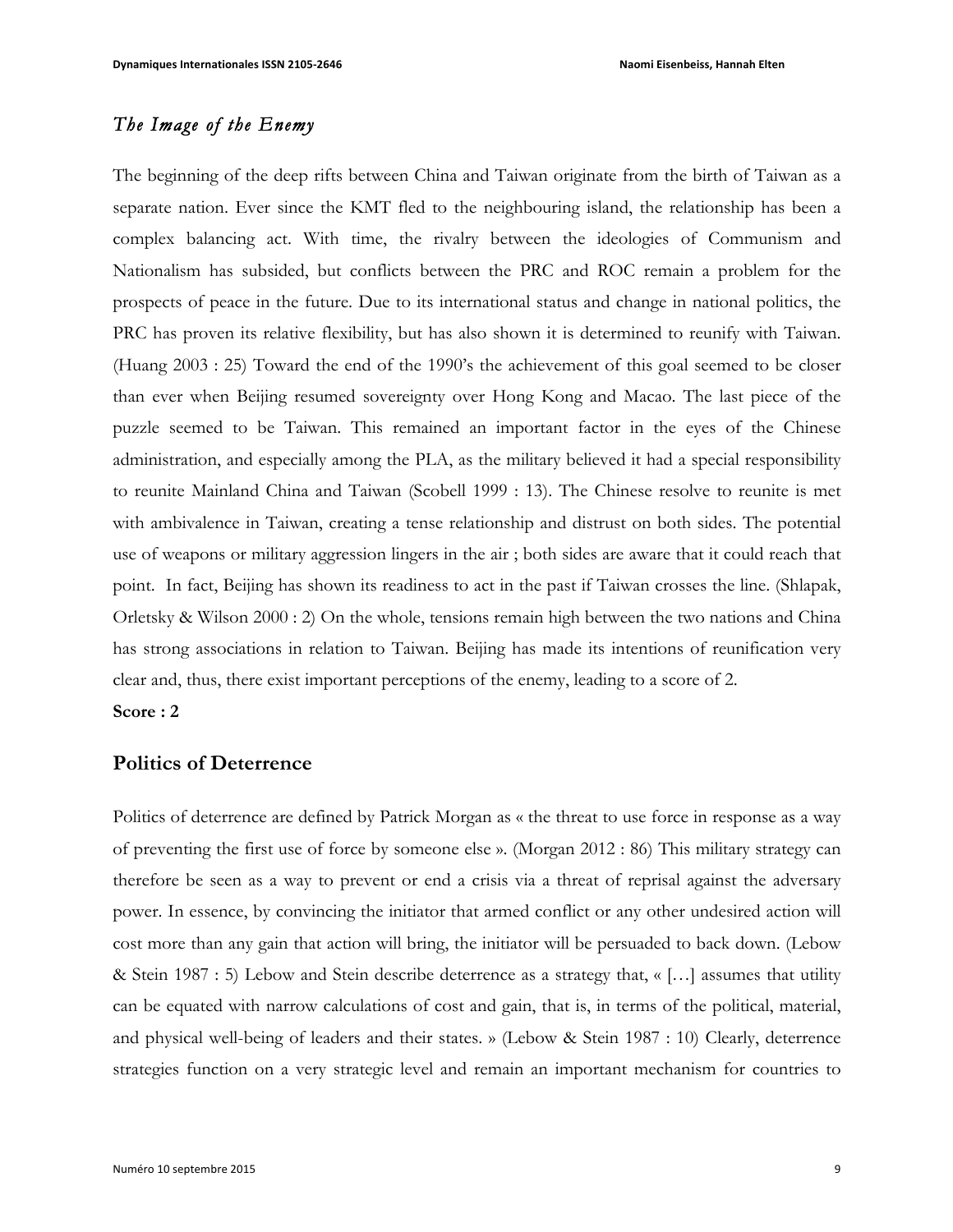prevent war. The following section will analyse the military framework in each country, whether politics of deterrence existed before the crisis, and whether they existed during the crisis.

## *Military Balance*

The balance of any military is based on how well armed any given nation is and in this era, the possession of nuclear weapons signifies power over others. In the case of Taiwan, it possesses no nuclear weapons, although it has pursued nuclear weapons in the past. If Taiwan were to develop a nuclear weapons system in the near future, it would create an imbalance between China and Taiwan and would present the risk of armed conflict. For this reason, the United States, which acts as a protective power and wishes to avoid tensions in the Taiwan Strait, has always opposed the arming of Taiwan. The ROC can be seen as a threshold nuclear state due to its previous nuclear research, but has also ratified the Nuclear Non-Proliferation Treaty in 1970, which establishes a vow towards nuclear disarmament. President Lee wanted to reactivate a nuclear research program during the 1995-96 crises, but after large criticism was forced to back down. (Albright, Gay 1998 : 4)

Prior crises in the Taiwan Strait in 1954–1955 and 1958 count as failures from a Chinese perspective, because they were not successful in modifying Taiwanese or American behaviour. While China is vastly superior to Taiwan in terms of manpower, aircraft, and naval vessels on paper, these statistics are misleading. For China it would be extremely difficult to bring into play the hundreds of thousands of soldiers needed for an invasion, because China does not have the appropriate ships or landing craft in anywhere near the numbers required. Moreover, Taiwan's more modern air wings and fleets surpass the PLA's outdated air and naval craft. And many of the air and sea craft formally part of the PLA's inventory are probably inoperable, while many that do function are in poor condition and likely capable of only limited service (Scobell 1999 : 10). The one military advantage China had over Taiwan was their missile technology, which was clearly demonstrated in the Third Taiwan Strait Crisis.

## *Deterrence Strategies Before the Crisis*

The two crises that took place in 1954 and 1958 were both diffused with the help of the United States. In the First Taiwan Strait Crisis, the PRC seized control of the Yijiangshan Islands and forced Taiwanese forces to flee. The United States stepped in at this point and helped evacuate all Taiwanese soldiers from the islands. In addition to this, the United States seriously considered using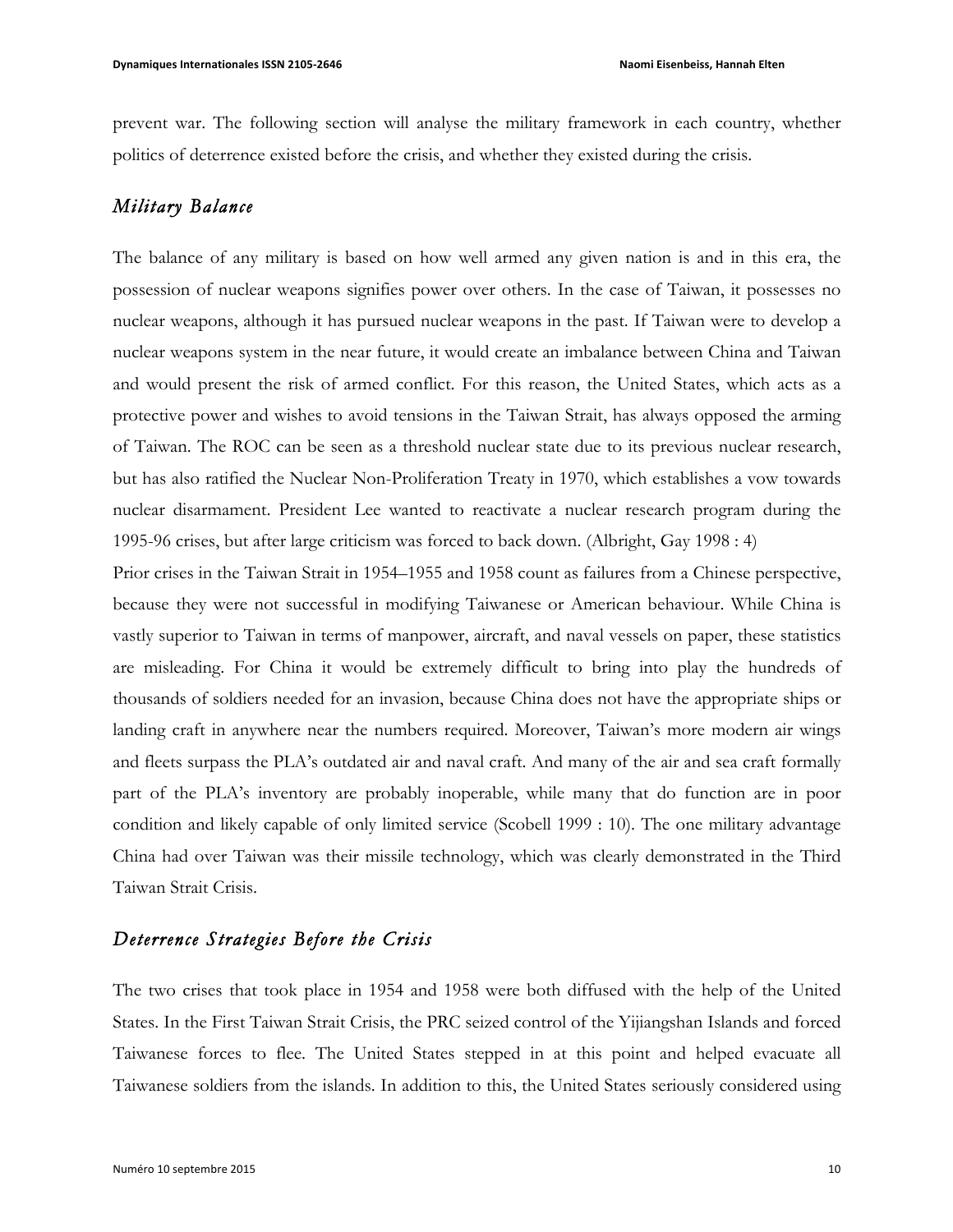nuclear weapons against Mainland China. However, for the first crisis, it sufficed to threaten the PRC with nuclear weapons. In the Second Taiwan Strait Crisis, which lasted for four weeks in 1958, the PRC once again tried to take control by shelling Quemoy and the nearby Matsu Islands in order to force the ROC army out. Once again, the United States intervened and used the threat of nuclear weapons against the PRC, who had yet to gain nuclear power at that point. In this case, Eisenhower had used the tactic of brinkmanship in order to avoid an armed conflict or war between the two nations. (You 1999 : 213)

It is thus clear that in previous matters between the two opposing nations, China has always been quieted by deterrence policies like the threat of nuclear weapons. However, shortly before the Third Taiwan Strait Crisis, China and Taiwan were, surprisingly, at peace with one another. In fact, on October 12, 1992, President Jiang, noted, « Under the 'one China' prerequisite, [the two sides] can discuss everything, including the method for a formal negotiation, to find a way both sides deem appropriate ». (Ribao 1999) This was a groundbreaking notion at the time, and discussions began soon thereafter. In April 1993, a meeting between Taipei's Koo Cheng-fu and Beijing's Wang Daohan, later to be known as the Wang-Koo meeting, took place in Singapore to discuss the needs and desires of both China and Taiwan. In these meetings, numerous agreements were signed including the *Agreement of the System for Connection and Talks between the Two Sides*. (Lijun 2001 : 20) The two sides then conducted a number of negotiations to discuss issues arising from their exchanges. Although a second Wang-Koo meeting was scheduled for July 20, 1995, it never took place due to President Lee's visit to the United States and the events of the Third Taiwan Strait Crisis that followed shortly after. It retracted cross-strait relations to their nadir.

Deterrence strategies were used on a large scale for the two prior crises involving the PRC and the ROC. Yet, leading up to the crisis, deterrence strategies were not needed from either side, due to the peaceful efforts like the Wang-Koo meetings. On the whole, deterrence policies were moderate before the crisis, meriting a score of 2 ; although there were elements of deterrence in its past, there was no need for deterrence strategies in the lead-up to the crisis.

#### **Score : 2**

## *Deterrence Strategies During the Crisis*

For China the missile tests undertaken in the 1995/96 crisis were a clear demonstration that their threats were credible, that they had the will to use force, and the capability to strike Taiwan – but at the same time the missile tests offered little danger of a true escalation of the crisis. It can be seen as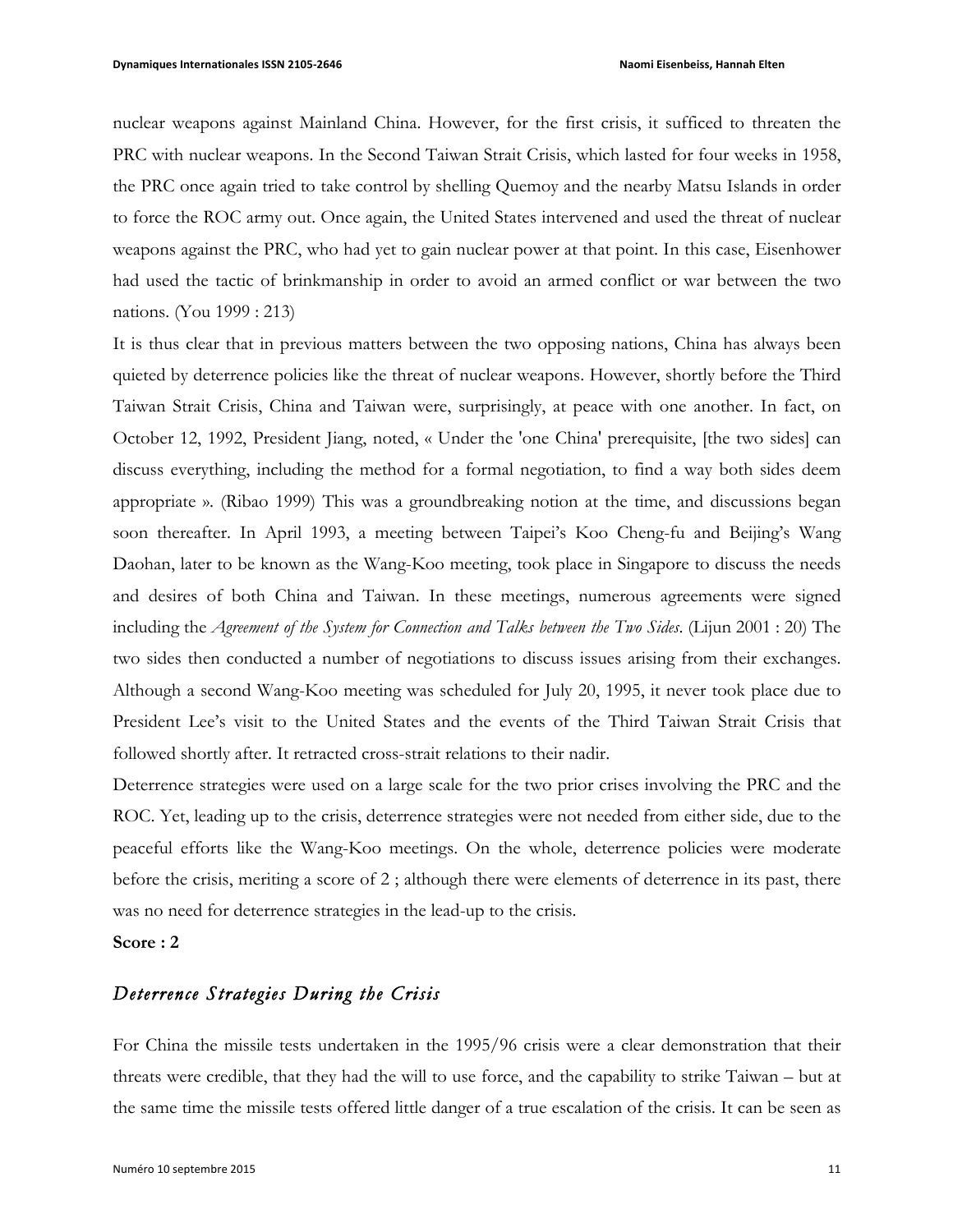a show of force, as there was no intention of China to initiate actual hostilities against Taiwan. The Chinese behaviour in this crisis is a clear example of coercive diplomacy. In coercive diplomacy, « force is used in an exemplary, demonstrative manner, in discrete and controlled increments to induce the opponent to revise his calculations and agree to a mutually acceptable termination of the conflict ». (Scobell 1999 : 8) The objective was clearly to intimidate Taiwan and to warn the United States not to meddle in China's domestic affairs—no actual invasion or attack on Taiwan was planned. (Scobell 1999 : 10) Beijing also wanted to deter the United States from the perceived modification of its established One-China policy. Through the forceful posture of the military exercises, China also wanted to show the United States that it would pay a heavy cost if it altered its China policy. (Ding 2003 : 382)

During the crisis of 1995/96, the United States sent two aircraft carrier battle groups to the coast of Taiwan to monitor Chinese military movements. This was America's largest naval movement in the Asia-Pacific region since the Vietnam War, which indicates a serious commitment from the U.S. government. (Qimao 1996 : 1055) By demonstrating a naval presence in the China Sea, the U.S., acting as Taiwan's protector, sent a strong message to Beijing and showed that the issues surrounding Taiwan needed to be dealt with delicately—otherwise there would be more dire consequences. (Ding 2003) According to John W. Garver's research, Beijing was taken aback by the U.S. decision to intervene due to the little engagement adopted earlier by the United States. (Garver, 1997 : 118-126) An important lesson that Beijing learned during the Third Taiwan Strait Crisis was the importance of the U.S.'s credibility. Despite the normalization of relations between Beijing and Washington, the U.S. did not renounce its commitment to Taiwan due to the integrity at stake. (Ding 2003 : 396)

The crisis was pacified due to the deterrence strategy implemented by the United States. By moving into the harbour, the U.S. not only made its intentions clear, but the significance of it being the largest U.S. naval movement since the Vietnam War also reiterated the commitment it felt towards Taiwan. The PRC was thoroughly surprised by this move and was intimidated enough to back down—fulfilling the main aspects of deterrence politics. For this, the authors of this paper attribute the score of 3 to the crisis, indicating a strong policy of deterrence.

**Score : 3**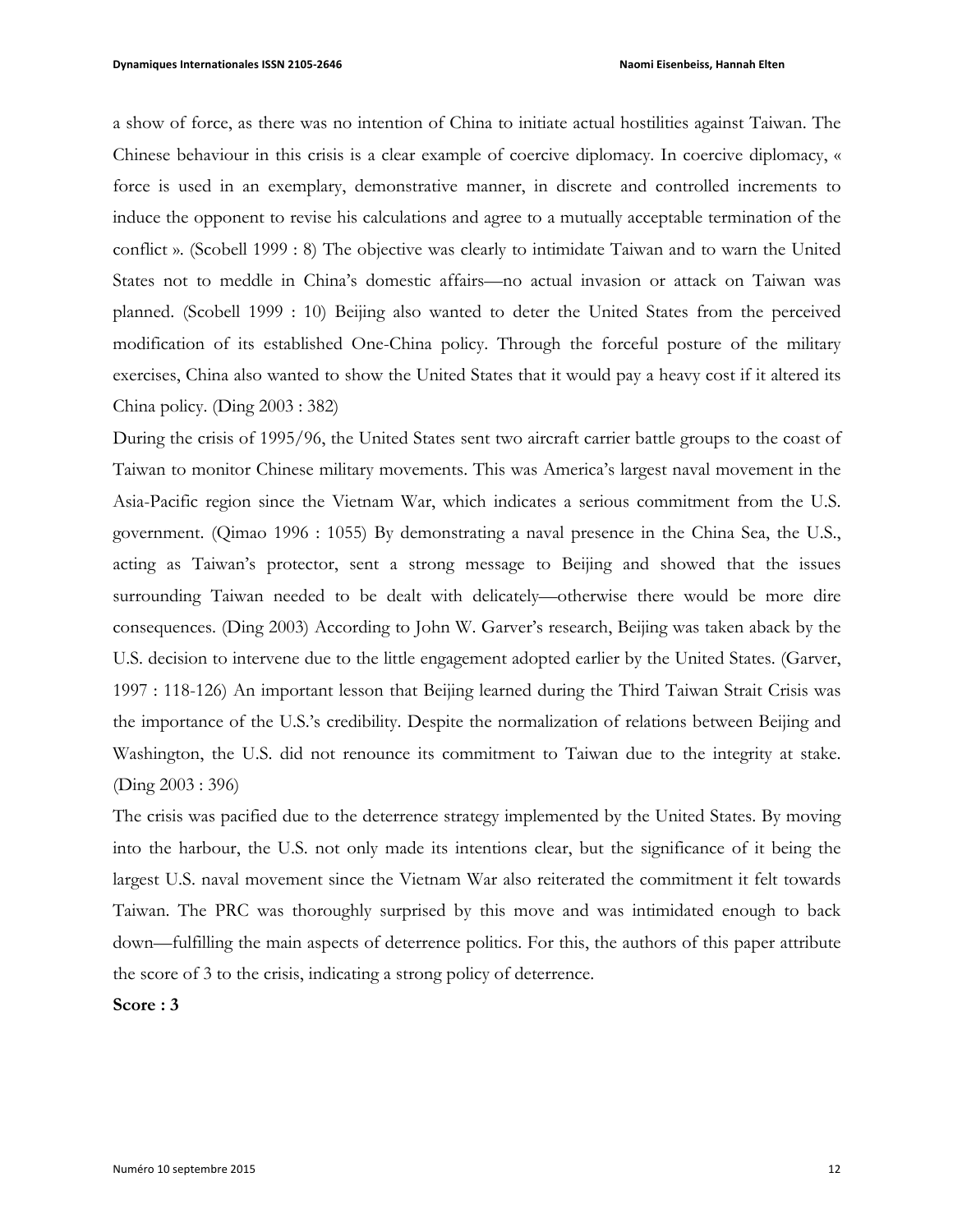#### **Politics of Reassurance**

## *Reassurance Policies Before the Crisis*

Reassurance strategies begin from a completely different perspective than do deterrence strategies. They presume that the root of the hostility lies not in an opponent's search for opportunity, rather in the vulnerabilities and misunderstandings. (Lebow & Stein 1987 : 40) Reassurance strategies entail communication between adversaries in order to reduce fear, misinterpretation, and insecurity—all of which may lead to war. (Lebow & Stein 1987 : 40) Robert Jervis writes that even misunderstandings about military capability can in itself lead to aggression. Since most states have different perceptions of what level of defence is appropriate for a certain situation, it is often the case that confrontation ensues. For example, if one state builds up arms far more than another, the country with fewer arms may see this manoeuvre as an offensive action against them. (Jervis 1978 : 170) This may have been the case during the crisis, as China prepared much more heavily for war than Taiwan did, but not before the crisis. Before the crisis began there was only political hostility between the two nations. This can be observed in the two preceding crises in the Strait. There was a clear absence of reassurance policies between the two countries, as China did not attempt in any way to communicate benign intentions, rather it sought to block it off from any international recognition or awareness. Reassurance strategies can take numerous forms, some of which include bargaining strategies, reciprocal strategies (*tit for tat),* creating « norms of competition », and building informal or formal regimes to diminish the likelihood of miscalculated war. (Lebow & Stein 1987 : 41) Despite the Wang-Koo effort, as soon as the Chinese government heard about President Lee's Cornell visit, all talks of peace immediately ceased and no form of the aforementioned reassurance strategies were implemented.

According to Jervis, other elements and circumstances can affect the intensity of the dilemma as well. One of the most important variables is the offense-defence balance, which presents how easy it is to defend or attack a certain nation. When a country is easier to defend than to attack, security is typically guaranteed and states are less likely to feel threatened, which leads to a less intense security dilemma. Conversely, when a country is more prepared to attack than to defend, the intensity rises quickly and the safety of either nation is no longer secure. Interestingly, Taiwan's defence spending had been declining for a number of years before the Third Taiwan Strait Crisis. The defence spending as percentage of GDP before the crisis had been declining since 1992 when it peaked at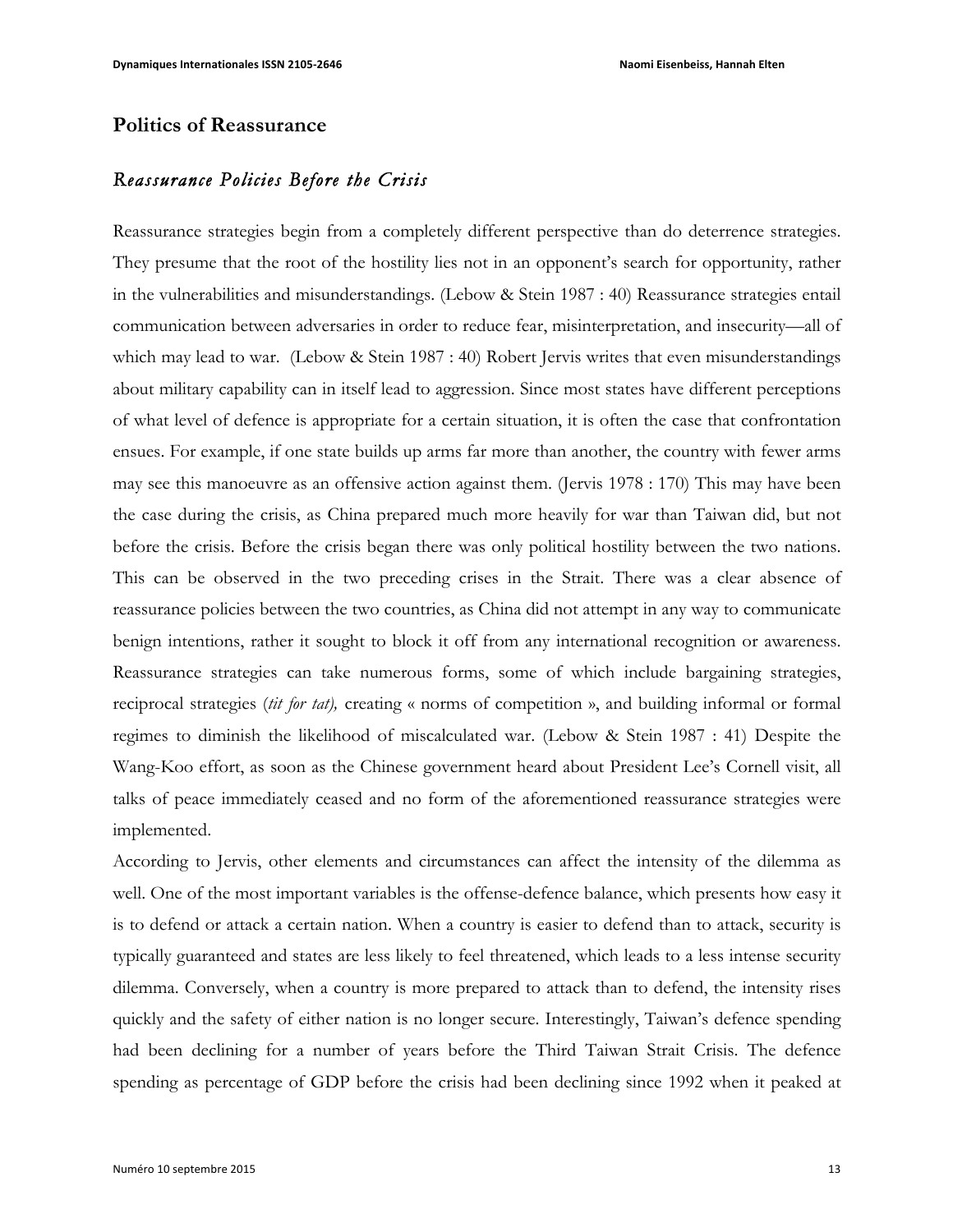around 5.2%.\* Spending continued to decrease in 1994 to around 4.2% (equating 9.8 billion U.S. dollars), while remaining at a solid 4% (\$9.5 billion) throughout the crisis in 1995-1996. (Murray 2013 : 2) China, on the other hand, had also decreased in defence spending as of 1992, when it was at around 3.6% and continued to decrease up until 1996 when it picked up momentum again. Curiously, Taiwan did not increase their military spending during the crisis, despite the fact that the risk of attack from China was so large. The reason for this was that the purchase of new arms from the United States had become a very political debate at the time. † Many had claimed that the weapons were too expensive, others said it would take too long to integrate them into the military, and some claimed that it would simply create an arms race with Mainland China.

Reassurance policies before the crisis were relatively weak, as neither side attempted to set up a mutually trusting relationship. Even though there were efforts from both sides in 1993 through the Wang-Koo meetings, all sense of trust vanished when China clearly felt betrayed by President Lee's visit to the United States. Since the reassurance policies implemented before the crisis were weak, it merits a score of 1.

**Score : 1**

### *Reassurance Policies During the Crisis*

Another important theory by Jervis is the offense-defence differentiation, which indicates how clear it is to distinguish defensive from offensive weapons and policies. He believes that if the differentiation were high, the security dilemma would be completely eliminated (Jervis 1978 : 187). Charles L. Glaser adds to this arguing that the unit-level-knowledge is an equally important agent. When countries are informed of other domestic systems (political and economic) they are more able to perceive the other's intentions and thus avoid the dilemma at hand. (Glaser 1997 : 192) The Third Taiwan Strait Crisis presents an important example of Glaser's unit-level-knowledge theory between the United States and Taiwan itself. For example, Kurt Campbell, the Pentagon's senior official who was responsible for the region at the time, described the biggest difficulty as the complicated nature of communication between the Washington and Taipei and the struggle to understand Taiwanese capabilities and objectives. ‡ This was clearly problematic, especially when a conflict between China was to be avoided through joint action. In order to do so, the Clinton administration decided to

 

<sup>\*</sup> « The Dragon Next Door », *The Economist*, 13 janvier 2005 : (http://www.economist.com/node/3535185). 

 $^{\dagger}$ Ibid.

 $^{\ddag}$ « The Dragon Next Door », *The Economist*, 13 janvier 2005 : (http://www.economist.com/node/3535185).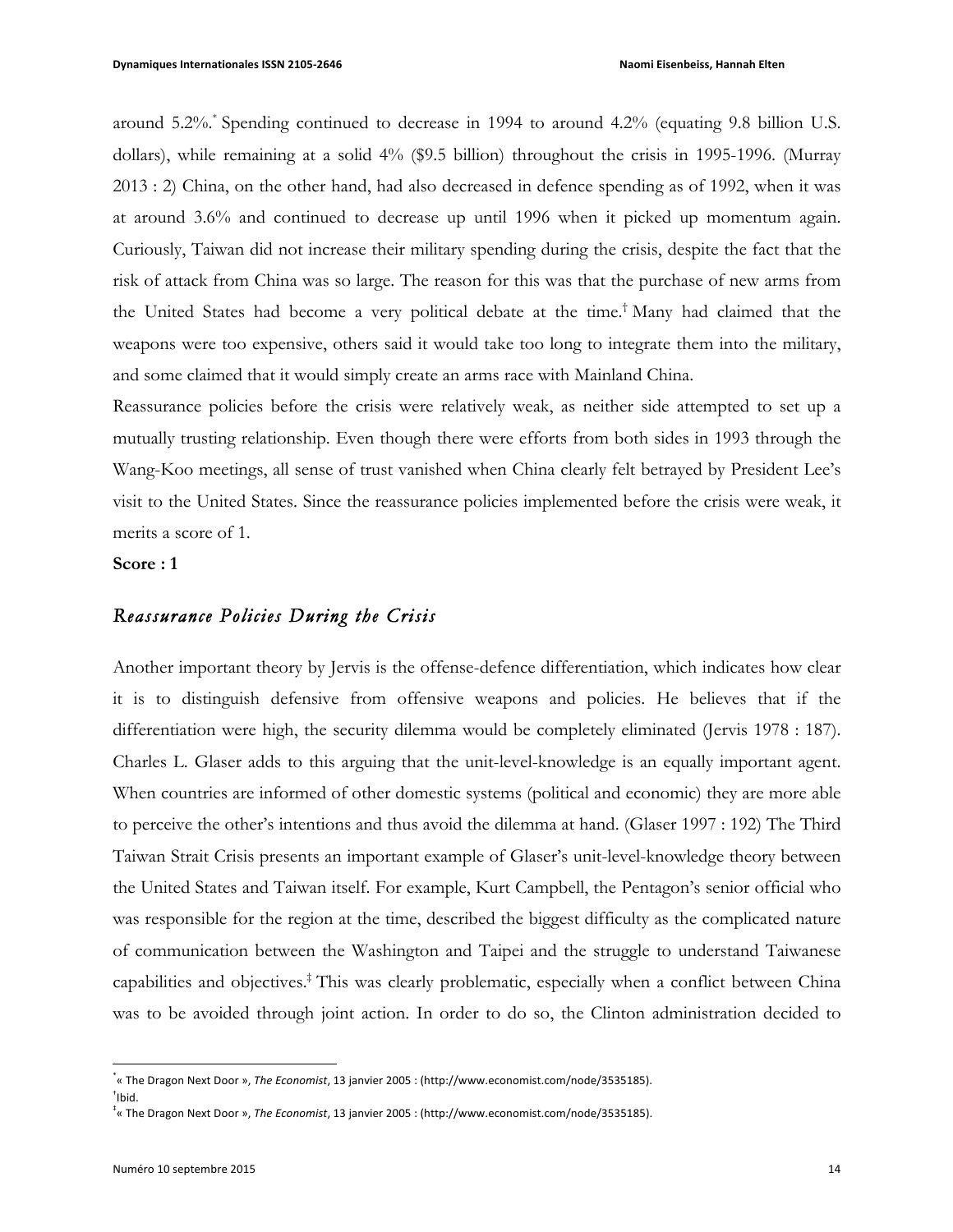increase their level of communication with armed forces, training officers as well as making mutual visits. Overall, if uncertainty can be diminished, nations can make informed decisions about whether to pursue policies of reassurance or deterrence.

China did not pursue any reassurance policies during the crisis. It did not attempt to make any security guarantees and it was not open to discussions. In fact, China's main purpose was to prove its readiness to punish Taiwan for stepping out of line and to demonstrate to the U.S. that it did not approve of its policies toward Taiwan, as they were not in accordance with China's. Overall, none of the involved countries implemented any reassurance policies to avoid conflict. The U.S. tried to alleviate communication issues with its ally, Taiwan, but relations between China and Taiwan remained tense, without any attempt at mediation or clarification through reassurance. The score for reassurance policies during the crisis, is thus, 0.

**Score : 0**

## **Politics of Incentives or Material Sanctions**

Despite the fact that economic issues or sanctions are often a motivating force to turn to armed conflict, this was not the case for the Third Taiwan Strait Crisis. Neither China nor Taiwan suffered economically nor did any countries sanction either of them. China did want to politically isolate Taiwan from international politics and did want to force Taiwan to adhere to its One-China policy, but neither country acted due to economic issues or sanctions. In fact, the opposite was true, both China and Taiwan were economically strong and successful. At the time preceding the crisis, Taiwan was rising to exponential success as one of the Asian Tigers. (Cai 2011 : 3) China, in the meantime, was also economically successful and growing healthily during the early '90s. (Sutter 2012 : 50) The politics of incentives or material sanctions does not apply to this particular case due to the economic stability of both nations and, therefore, merits a score of 0.

**Score : 0**

#### **Recognition Politics**

## *Existing symbolic difficulties before the crisis*

A very important factor that influenced Chinese self-perception before the outbreak of the Third Taiwan Strait Crisis were the foreign relations between Beijing and the United States as well as those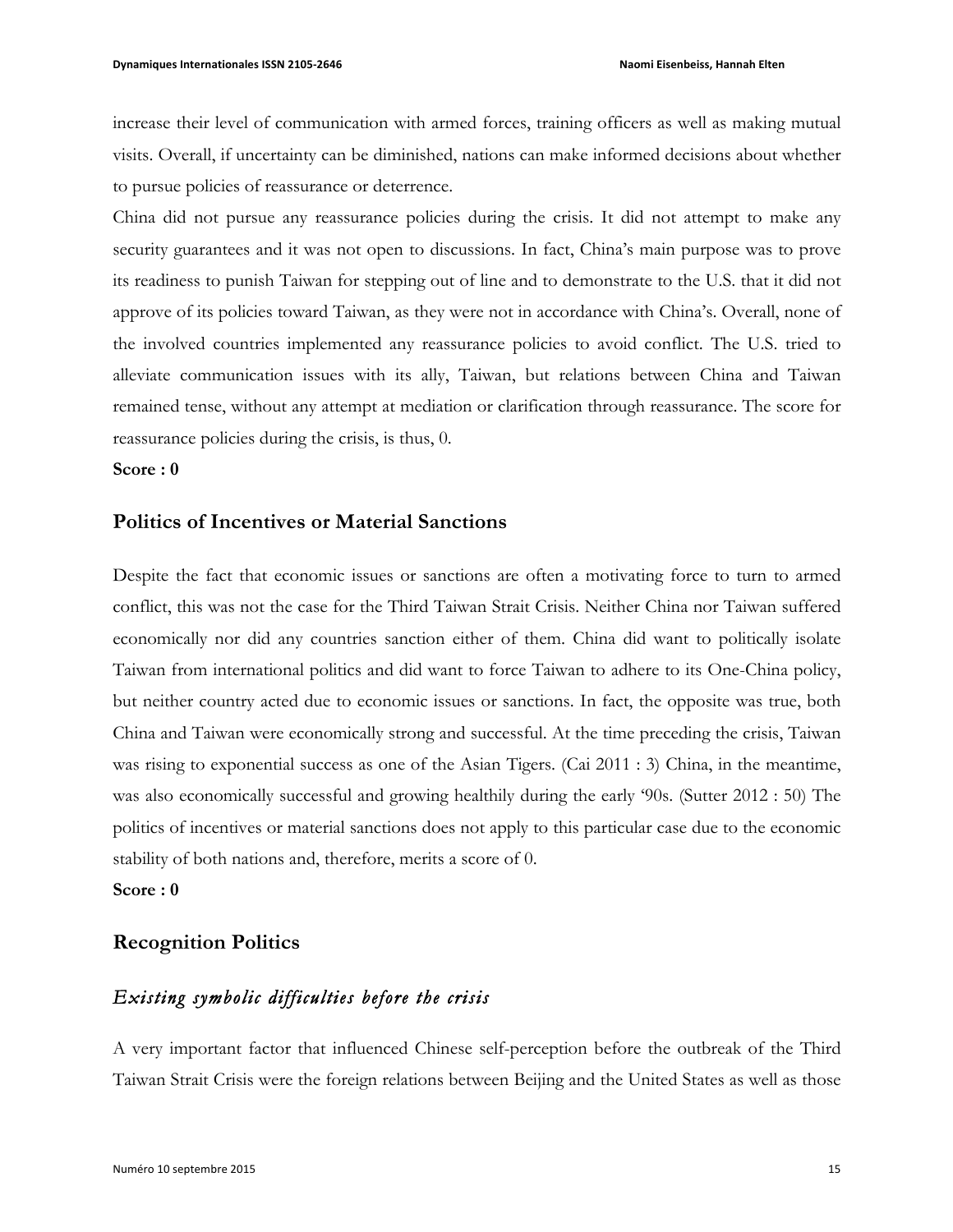between Taipei and the United States—members of the Chinese politburo estimated that this would impact Taiwanese diplomatic relations with other countries. Unfortunately, the Chinese government faced a growing number of friendly actions between Taipei and Washington and increased support and encouragement coming from the White House concerning Taiwan's measures to reach independence. Moreover, Beijing perceived President Lee's leadership as gradually more daring and provocative over time. The launch of several aggressive diplomatic initiatives in order to obtain a higher profile on the international stage was considered especially controversial. (Anlin in Cai 2011 : 28) Furthermore, the Taiwanese public seemed to back the idea of independence, a development that was reflected by the increased support for the pro-independence party (DPP) in 1995 and 1996. The Communist leaders in Beijing regarded Washington's behaviour towards Taiwan as unwelcomed interference with Chinese internal affairs. The PRC feared that if Taiwan gained independence with the support of the United States, hopes for the reunification of Greater China would have to be buried forever and a threat to Mainland China would be imminent.

When President Lee's visa for his Cornell University visit was accepted, it revealed, at least in the eyes of the PRC, a significant and unwelcome change in Washington's foreign policy. The communist leaders feared the potential consequences of President Lee's visit to the U.S. The public event provided recognition for President Lee and it might encourage other countries to support the Lee administration. Beijing was particularly worried about Japan and the possibility of an invitation for President Lee to visit his alma mater at Kyoto University (Scobell 1999 : 6-12). This could eventually lead to a successful entrance into the international community for Taiwan, thus making it more complicated for the PRC to further isolate Taiwan and pursue the task of reunification.

In this case, China felt as though its rule was not being respected by the U.S. nor by Taiwan. According to Lindemann, this type of non-recognition would fall under the case of recognition of sovereign dignity, « sovereign dignity implies abstaining from issuing ultimatums, explicit threats, and activities that devalue the others' hierarchical or moral status […] ». (Lindemann 2010 : 133) Before the crisis, China faced significant issues due to non-recognition by the U.S. and was afraid that it would spread on a global level. For this reason, China receives the highest score of 3.

# **Score : 3**

## *Politics of Recognition Implemented During the Crisis by the Political Unit*

Confronted with the recent events of 1994 and 1995, the Chinese administration considered its policy of peaceful unification with Taiwan (which had been implemented at this point for 15 years)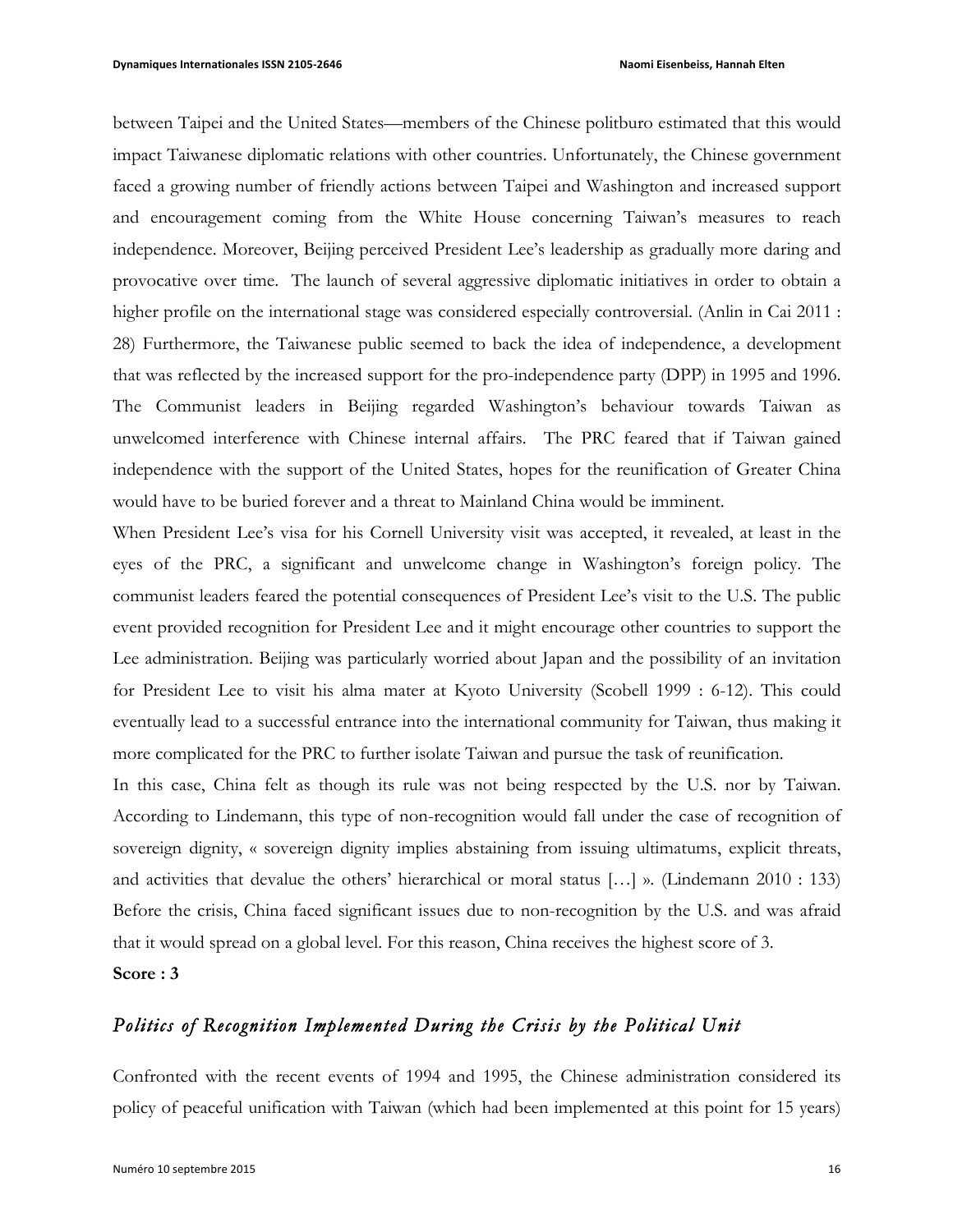as no longer serving the cause of Chinese reunification. However, the sanctions put in place by the Ministry of Foreign Affairs (MFA) in the summer of 1995 as a reaction to President Lee's visit to the U.S. did not achieve the desired effects : Washington did not respond in any way to the recall of the Chinese Ambassador to the U.S. or the cancellation of ministry-level visits between both countries (Scobell 1999 : 9). Furthermore, President Lee's speech held at Cornell University in June 1995 did not mention Chinese reunification at all ; instead it propagated a very inflammatory, nationalist image of Taiwan and its people. (Lee 1995 : Cornell University). In September 1995, General Liu Huaqing, one of China's most influential soldiers, stated in an interview with a Hong King newspaper : « In June, Lee-Teng-hui went to the United States flaunting his connections with foreigners, openly forsook national interests, brazenly advocated a split, and resisted reunifications. This inevitably has increased tension across the Taiwan Strait. We resolutely oppose any moves by foreign forces to interfere in China's internal affairs and to undermine China's reunification, and resolutely oppose the conspiracy of the Taiwan authorities of going against the overall interest of the nation, resisting the great cause of peaceful unification of the motherland». (Ta Kung Pao, 1995, cited in FBIS September 7, 1995 : 32).

This statement stresses the highly aggressive potential and tension, which had been built up within the Chinese administration concerning the Taiwanese issue over the course of the past months. Moreover, it shows the Chinese desire to propagate and justify its cause for reunification on a global level, wanting this urge to be recognized and respected internationally. Nevertheless, the military exercises put in place by Beijing were announced in advance, clearly defined, carefully planned, and circumscribed in scope, duration, and location. This included an explicit communication with both Taipei and Washington some days before each exercise.

However, we can note an increased awareness for the need for communication within Chinese leadership. The exercises in July 1995 were arranged and implemented rapidly, so that the U.S. and Taiwan could not be notified far in advance. In contrast to this, the exercises held during March 1996 were prepared and planned many months beforehand, so that advanced notice could be given to Washington. For instance, Beijing even sent Liu Huaqiu, the Vice Foreign Minister to the American capital in order to ensure that the administration under President Clinton knew that China did not want to directly attack Taiwan, but only to implement some missile-tests and exercises. This measure was unprecedented in the history of the PRC and showed the high level of importance allocated by Beijing to the task of clarifying Chinese intentions concerning Taiwan towards the U.S. Moreover, this move also indicates Beijing's awareness of the risk that the U.S. might react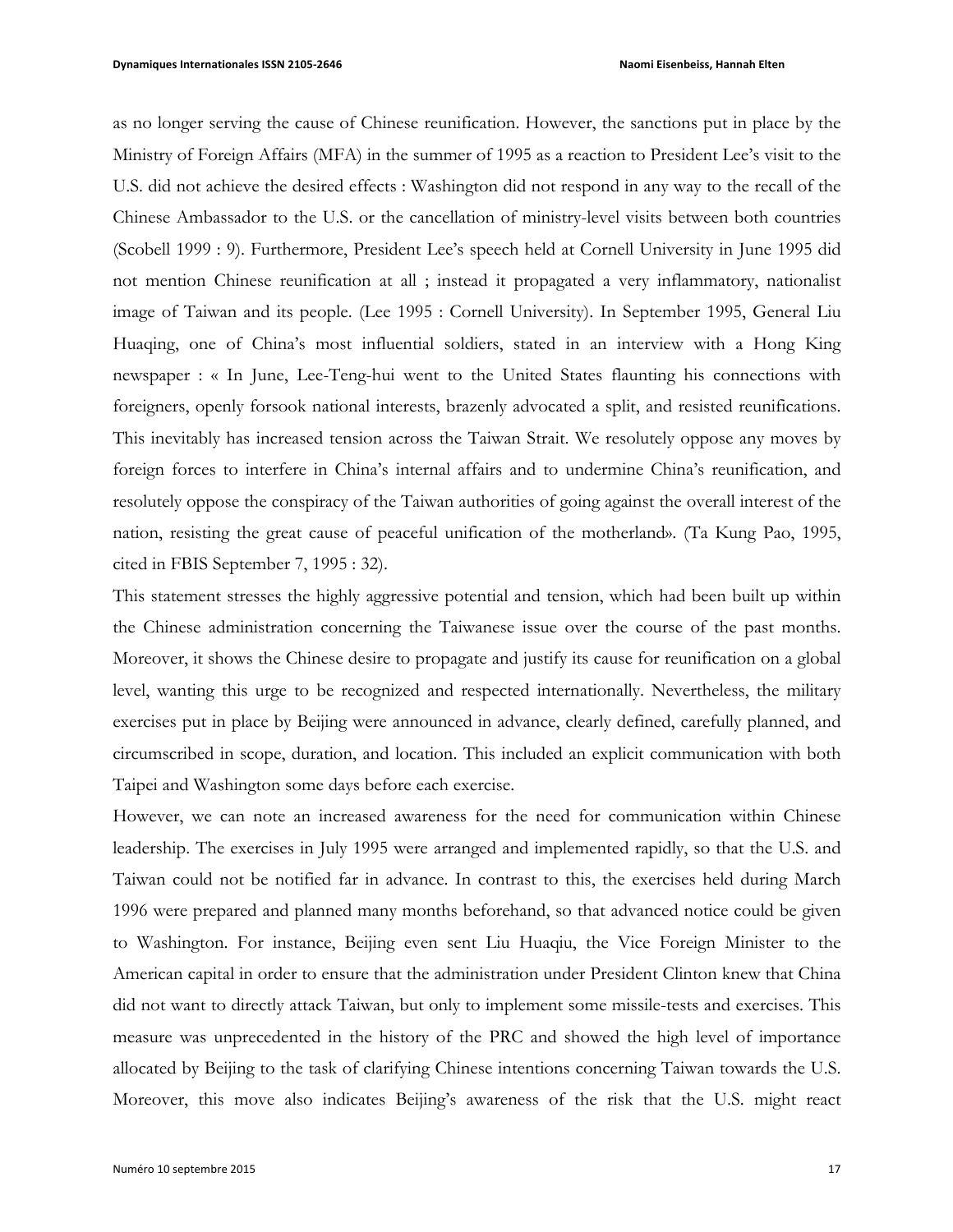aggressively to the military exercises by sending a naval battle group in the direction of the Taiwan Strait. However, the Communist government seemed surprised when Washington did not only send one but two naval battle groups to the vicinity of Taiwan (Wertz 2014 : 1).

Concerning Chinese behaviour towards Taipei during the crisis, Beijing was strict in its no-contact policy with the enemy, because it wanted to ensure that no actual hostilities would break out. Although the live-fire exercises were implemented in the area of the Taiwan Strait, none of them actually reached Taiwanese territory. Moreover, by using missiles as a demonstration of power, the Chinese administration hoped to avoid a direct confrontation between its own military and the Taiwanese one. The communist leaders therefore acknowledged that the situation should not escalate (Ding 2003 : 384).

Due to the very weak recognition that China received from the U.S. and Taiwan, China received a score of 1 in this section, indicating that the PRC was somewhat recognized, but not fully.

#### **Score : 1**

#### **Conclusion**

The naval presence of the United States in the China Sea can be seen as a clear deterrence strategy and as a sign to China that the preservation of the status quo in the Taiwan Strait is a priority. The United States valued the Taiwan issue as it influenced their credibility as a leader in the region. Furthermore, today the United States welcome exchanges that enhance channels of communication between leaders in Beijing and Taipei, and urges Beijing and Taipei to further cross-strait relations, including direct discussions between the authorities in Beijing and elected leaders in Taipei. According to the security dilemma theorists Robert Jervis and Charles L. Glaser, circumstances have a large impact upon the future of a crisis. These specific variables can determine the intensity of a conflict as well as explain why some conflicts end in armed conflict and others simply fizzle out. The Third Taiwan Strait Crisis was an important example in presenting their theories, as reassurance policies played no role in the interrelationship between the two nations.

Similarly, crises do not end in armed conflict by chance. Although each crisis has a complex set of factors that affect the decisions leaders make, according to Lindemann, the decision to arm a country is not only based on the gains or losses of war. Surely, these aspects play a role as well, but more importantly the politics of recognition determine whether countries will end in war or not. China attempted to isolate Taiwan and punish it for its strive towards independence.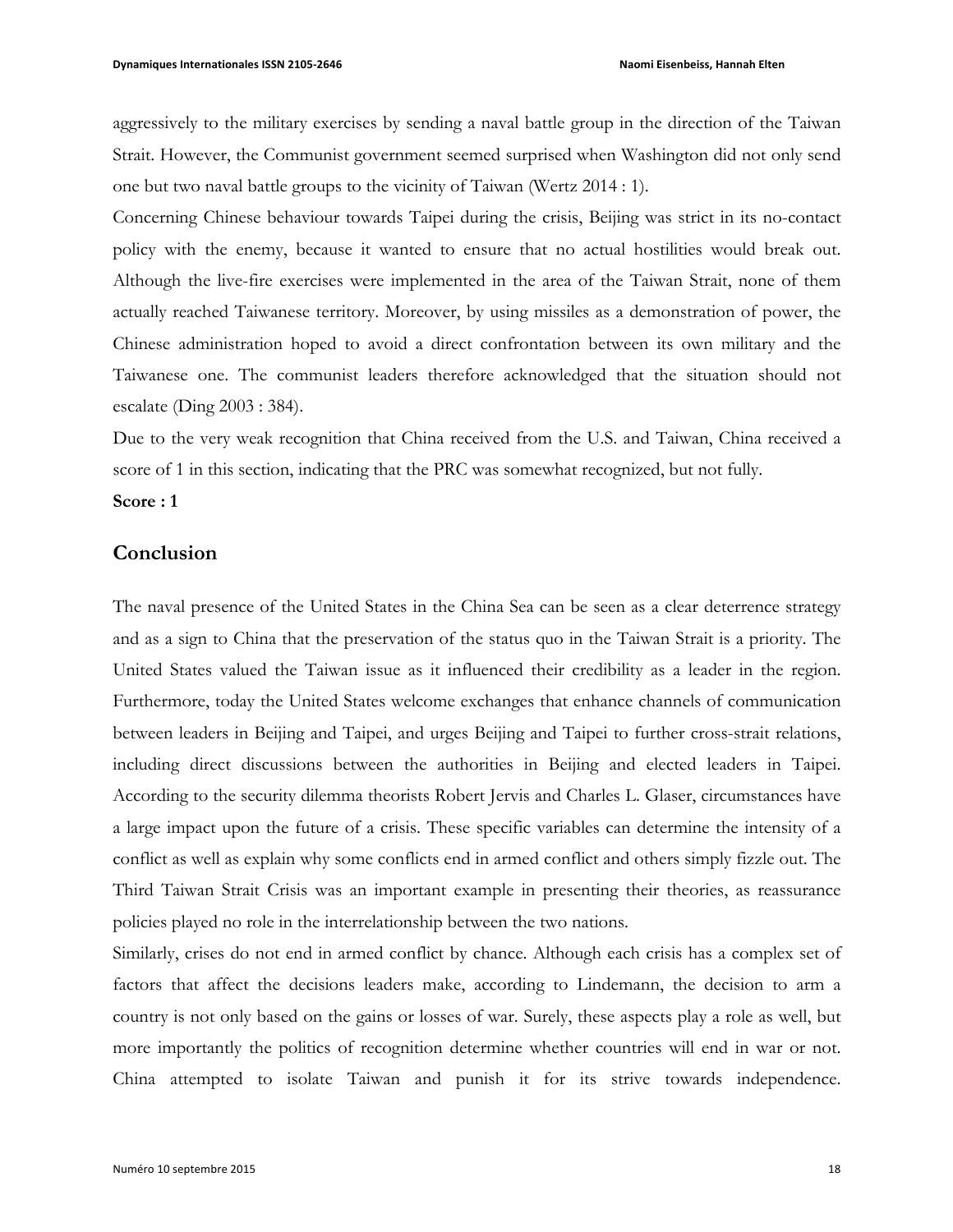Misunderstandings between the two countries led to an extremely turbulent and tense period, which supports Glaser's argument of unit-level-knowledge. If lack of certainty can be eliminated from the interpersonal relationship between two countries, they can make more informed decisions and create a less-hostile atmosphere. Certainly the policy changes undertaken by the United States in the years and months preceding the crisis have influenced the political leaders in Beijing in their decision to start the military exercises in summer 1995. They felt compromised in their image of being the true Chinese authority and wanted to demonstrate both to Taipei and Washington that they were willing to use military force if necessary. And indeed, after this crisis, both the U.S. and Taiwan became more careful in their decision-making concerning the relations between the PRC and the ROC. With President Lee's re-election of an overwhelming majority in 1996, China became aware that the actions of their government had an effect contrary to what had been intended.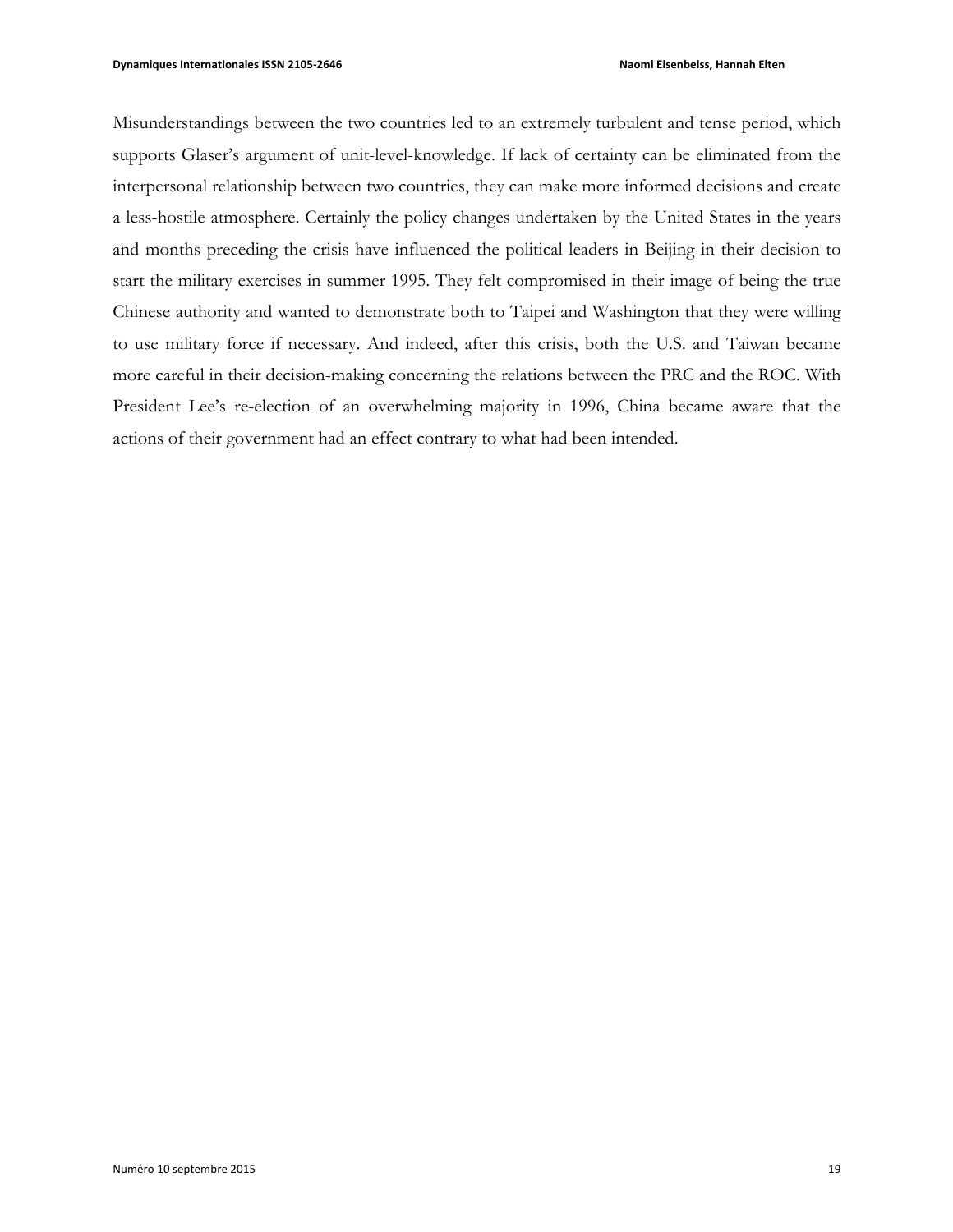## **Bibliography**

ALBRIGHT, David et GAY, Corey, « Taiwan : Nuclear Nightmare Averted », *Bulletin of Atomic Scientists*, janvier/fevrier 1998.

ANLIN, Yan, « Cross-Taiwan Straits Relations and Beijing's Taiwan Policy Adjustment Since 1979 », in CAI, Kevin G., (ed.), *Cross-Taiwan Straits Relations since 1979 : Policy Adjustment and Institutional Change Across the Straits*, Singapore : World Scientific Series on Contemporary China – Vol. 28, 2011, pp. 21-50.

BUSH, Richard C., *Uncharted Strait : The Future of China-Taiwan Relations*, Washington, DC : The Brookings Institution Press, 2012.

CABESTAN, Jean-Pierre, « Taiwan's Political Development and U.S.- China Relations », in LIN, Cheng-yi et ROY, Denny (eds.), *The Future of United States, China, and Taiwan Relations*, New York : Palgrave Macmillan, 2011, pp. 13-28.

CAI, Kevin G., « Introduction : Cross-Taiwan Straits Relations Since 1979 », in CAI, Kevin G., (ed.), *Cross-Taiwan Straits Relations since 1979 : Policy Adjustment and Institutional Change Across the Straits*,

Singapore : World Scientific, Series on Contemporary China – Vol. 28, 2011, pp. 1-18.

DING, Arthur S., « The Lessons of the 1995-1996 Military Taiwan Strait Crisis », *The Lessons of History,* juillet 2003, pp. 379-402.

GLASER, Charles L., « The Security Dilemma Revisited », *World Politics,* vol. L, n° 1, 1997, pp. 171- 201.

GARVER, John W., *Face Off : China, the United States, and Taiwan's Democratization*, Seattle : University of Washington Press, 1997.

HERZ, John H., « Idealist Internationalism and the Security Dilemma », *World Politics,* vol. II, n° 2, 1950, pp. 157-180.

HU, Richard W., « The TRA, Cross-Strait Relations, and Sino-U.S. Relations : Searching for Cross-Strait Stability », in LIN, Cheng-yi et ROY, Denny (eds.), *The Future of United States, China, and Taiwan Relations*, New York : Palgrave Macmillan, 2011, pp. 53-70.

HUANG, Jing, « China's Taiwan Policy : Past and Present », in HEO, Uk, et HOROWITZ, Shale A. (eds.), *Conflict in Asia : Korea, China-Taiwan, and India-Pakistan*, Westport, CT : Praeger Publishers, 2003, pp. 25-40.

JERVIS, Robert, « Cooperation Under the Security Dilemma », *World Politics,* vol. XXX, n° 2, janvier 1978, pp. 326-359.

KUNG, Pao Ta, *Interview in the FBIS*, 7 septembre 1995.

LEBOW, Richard Ned, et STEIN, Janice Gross, « Beyond Deterrence », *Journal of Social Issues*, vol. XXXXIII, n° 4, 1987, pp. 5-71.

LEE, Lai To, *The Reunification of China : PRC-Taiwan Relations in Flux,* New York : Praeger Publishers, 1991.

LEE, Teng-hui, *Cornell Address*, Ithaca, New York, 6 juin 1995, URL:

http://taiwanauj.nat.gov.tw/ct.asp?xItem=13324&CtNode=103

LIJUN, Sheng, *China's Dilemma : The Taiwan Issue,* Singapore : Institute of Southeast Asian Studies, 2001.

LINDEMANN, Thomas, *Causes of War : The Struggle for Recognition,* University of Essex, UK : ECPR, 2010.